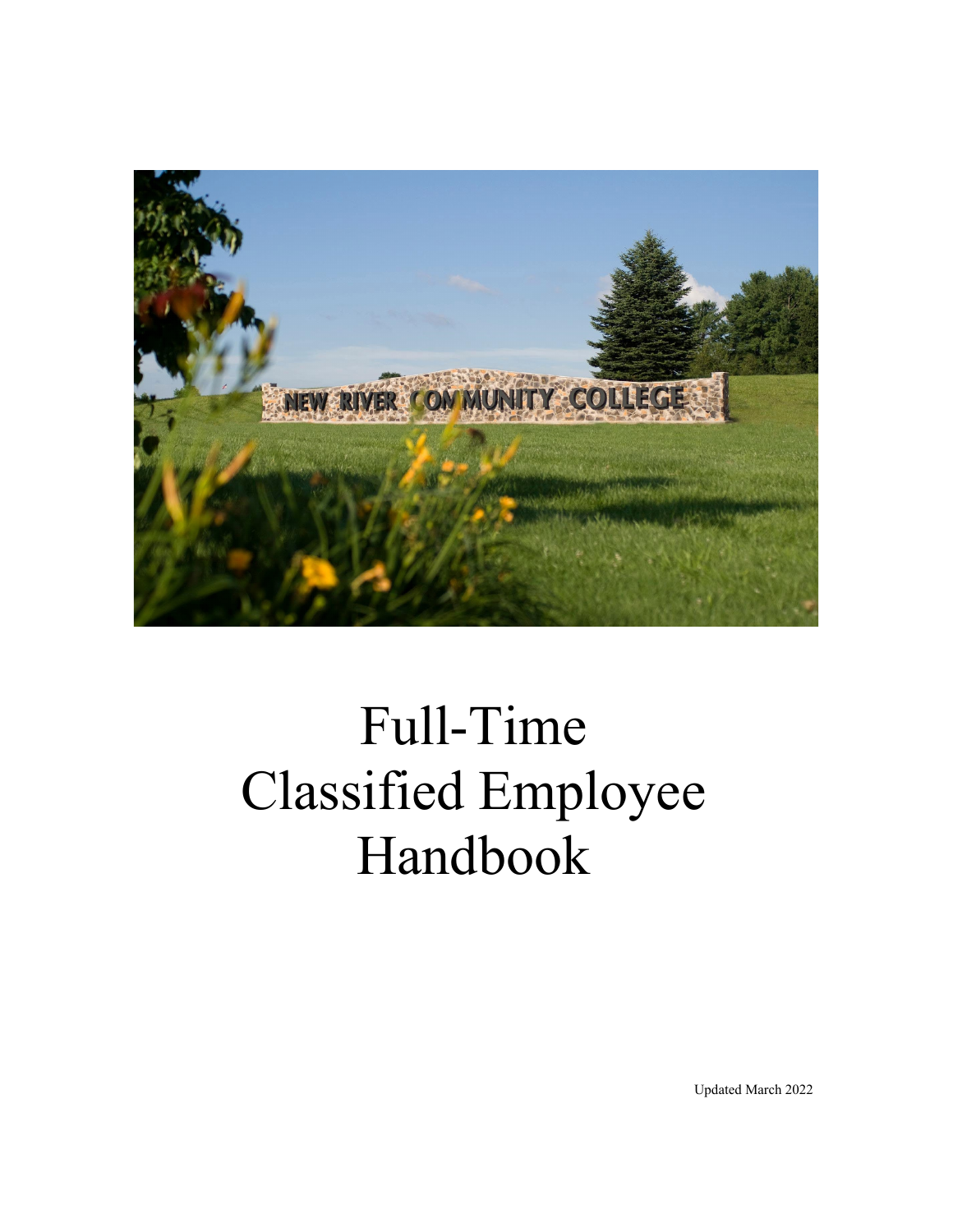# **TABLE OF CONTENTS**

# GENERAL CONDITIONS OF EMPLOYMENT

#### **BENEFITS**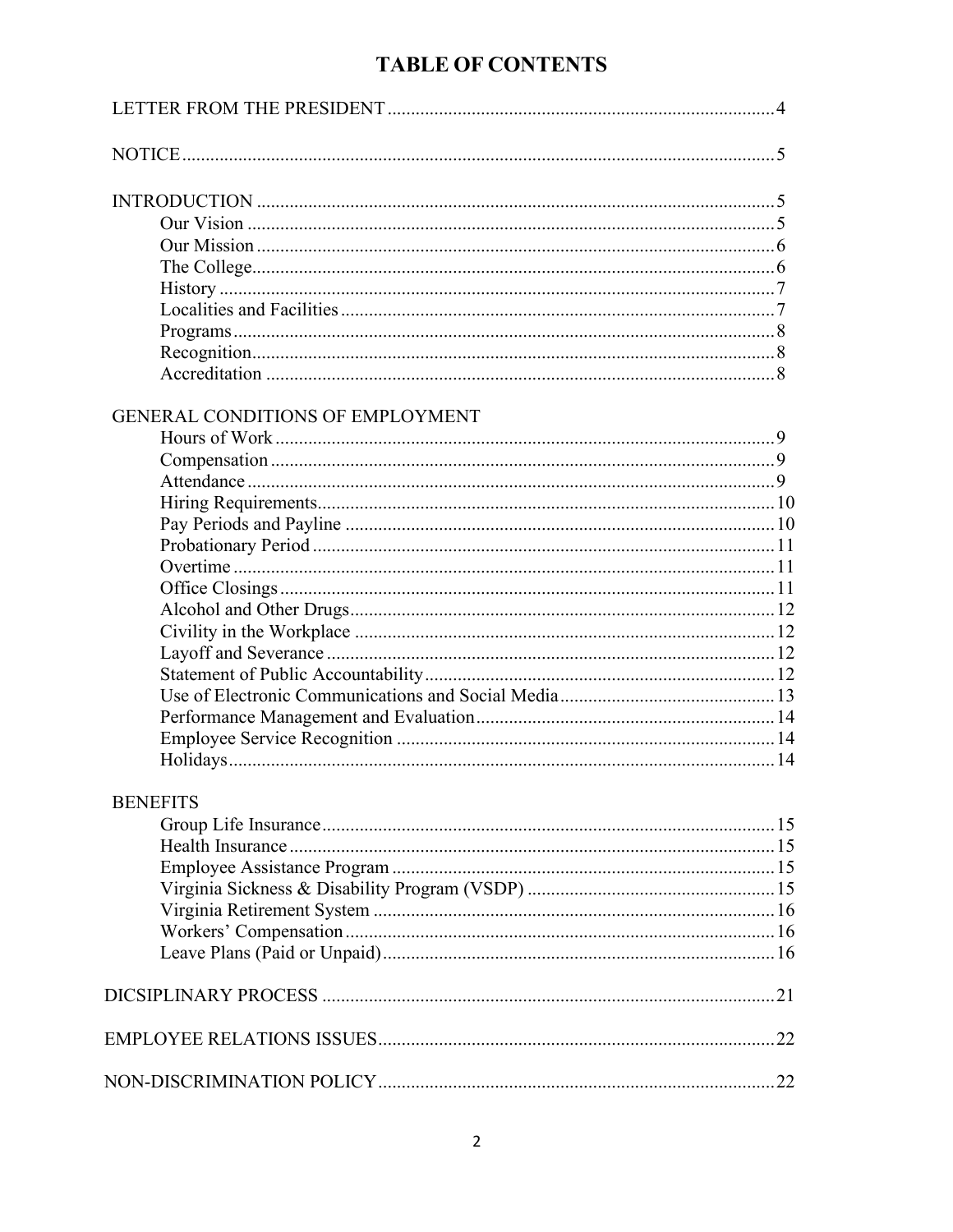| <b>MISCELLAENOUS TOPICS</b> |  |  |
|-----------------------------|--|--|
|                             |  |  |
|                             |  |  |
|                             |  |  |
|                             |  |  |
|                             |  |  |
|                             |  |  |
|                             |  |  |
|                             |  |  |
|                             |  |  |
|                             |  |  |
|                             |  |  |
|                             |  |  |
|                             |  |  |
|                             |  |  |
|                             |  |  |
|                             |  |  |
|                             |  |  |
|                             |  |  |
|                             |  |  |
|                             |  |  |
|                             |  |  |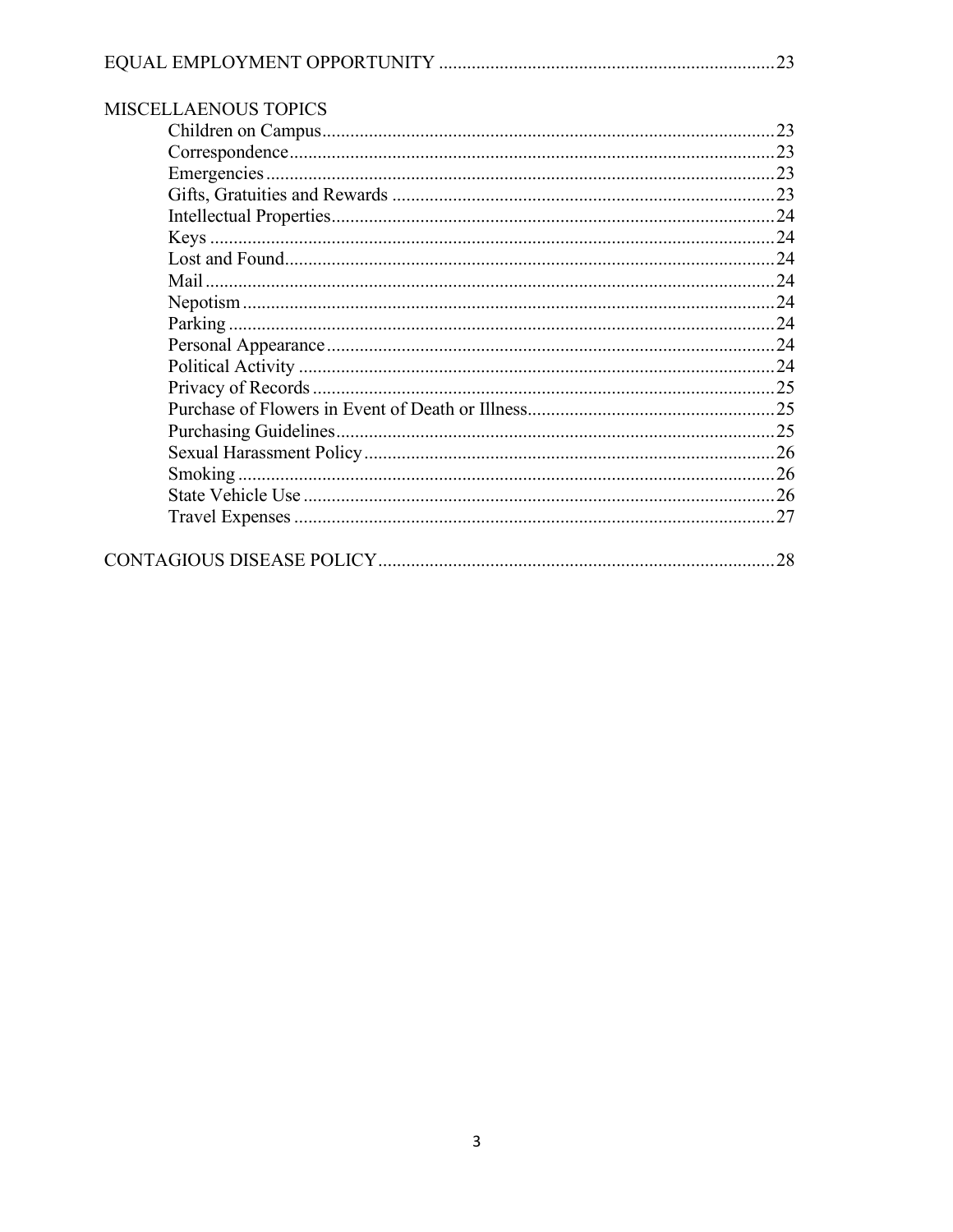# **LETTER FROM THE PRESIDENT**

#### **WELCOME**

<span id="page-3-0"></span>Greetings! Thank you for your service to New River Community College. This college has earned a reputation of excellent programming, a friendly and caring environment, a commitment to student success, and effective administration of services.

 The effective administration of services would not be possible without our competent, exceptional support staff. Your contributions as dedicated employees are integrated throughout the college organization and have contributed substantially to institutional success on many fronts. I appreciate your individual and collective contributions to our success.

 This handbook provides you with information pertaining to your employment at the college. Please become thoroughly familiar with the contents of this handbook.

 Please feel free to contact the Human Resources Office or your supervisor should you have any questions that are not answered by this handbook.

Thank you for all that you do to make NRCC a special place! Sincerely,

Pat Huber

Pat Huber NRCC President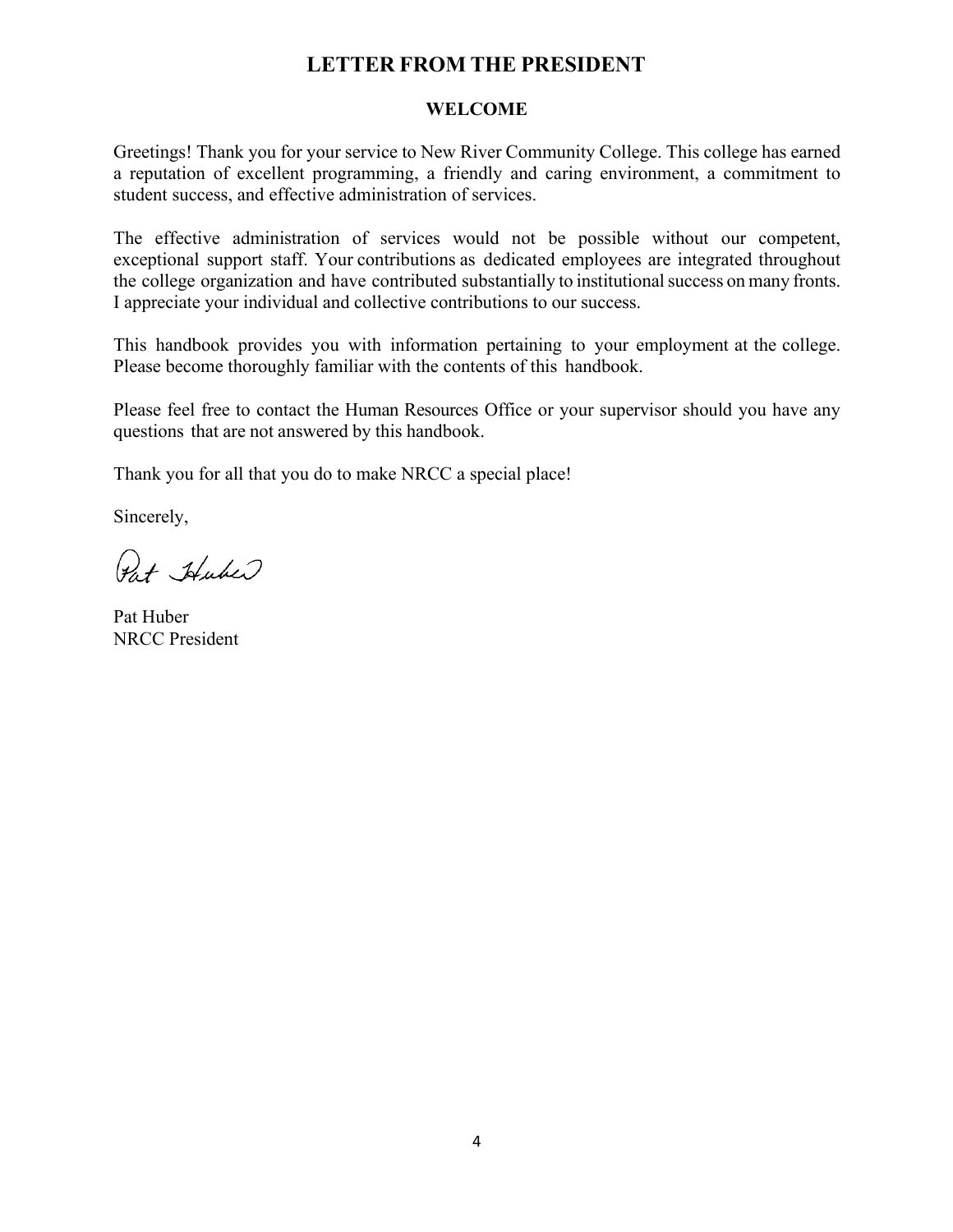# **NOTICE**

<span id="page-4-0"></span> This handbook contains general information about your employment with New River Community College and outlines policies and procedures that affect your daily work. It does not include specific provisions of the policies and procedures, nor does it create any employee rights or benefits. The handbook is not a contract, nor is it an invitation to contract. Nothing in this handbook is intended to create or imply any contract rights.

New River Community College does not discriminate on the basis of race, color, national origin, sex, disability, or age in its programs and activities. The following person has been designated to handle inquiries regarding the non-discrimination policies: Dr. Mark C. Rowh, Vice President for Workforce Development and External Relations, 217 Edwards Hall, 540-674-3600, ext. 4241.

# **INTRODUCTION**

 Whether you are new to the Commonwealth of Virginia or are a continuing employee, this Classified Employee Handbook is written to help you develop a satisfying career in service to Virginia by outlining the basic elements of the employment relationship between you and the Commonwealth.

 This Handbook is designed for you as a full-time classified employee of New River Community College. The Employee Handbook contains basic information related to your employment. Supervisors, managers and Human Resource staff will also find information here that is useful to their work with employees.

# **Our Vision**

 and staff to provide the best possible teaching and learning environment, the college aims not Through forward-looking leadership, efficient management and the deep commitment of faculty only to meet the educational challenges of the coming decades, but to welcome them. Accordingly, New River Community College embraces the following beliefs:

That student learning is the ultimate priority for the college and to best serve students there must be maintained the highest level of commitment achieved by focusing on the teaching/learning process and by providing support for the personal development of each student served;

That instruction must remain the primary function of the college, with other college functions to be supportive of or complementary to the instructional program;

That access to higher education must be provided to all who can benefit from it;

That high quality must be maintained in all programs and services through instructional excellence, competency of faculty and staff, on-going curriculum development and improvement, and effective processes for assessment of quality;

That the college must foster a spirit of innovation through technological advancements and through continuous improvement of programs and services;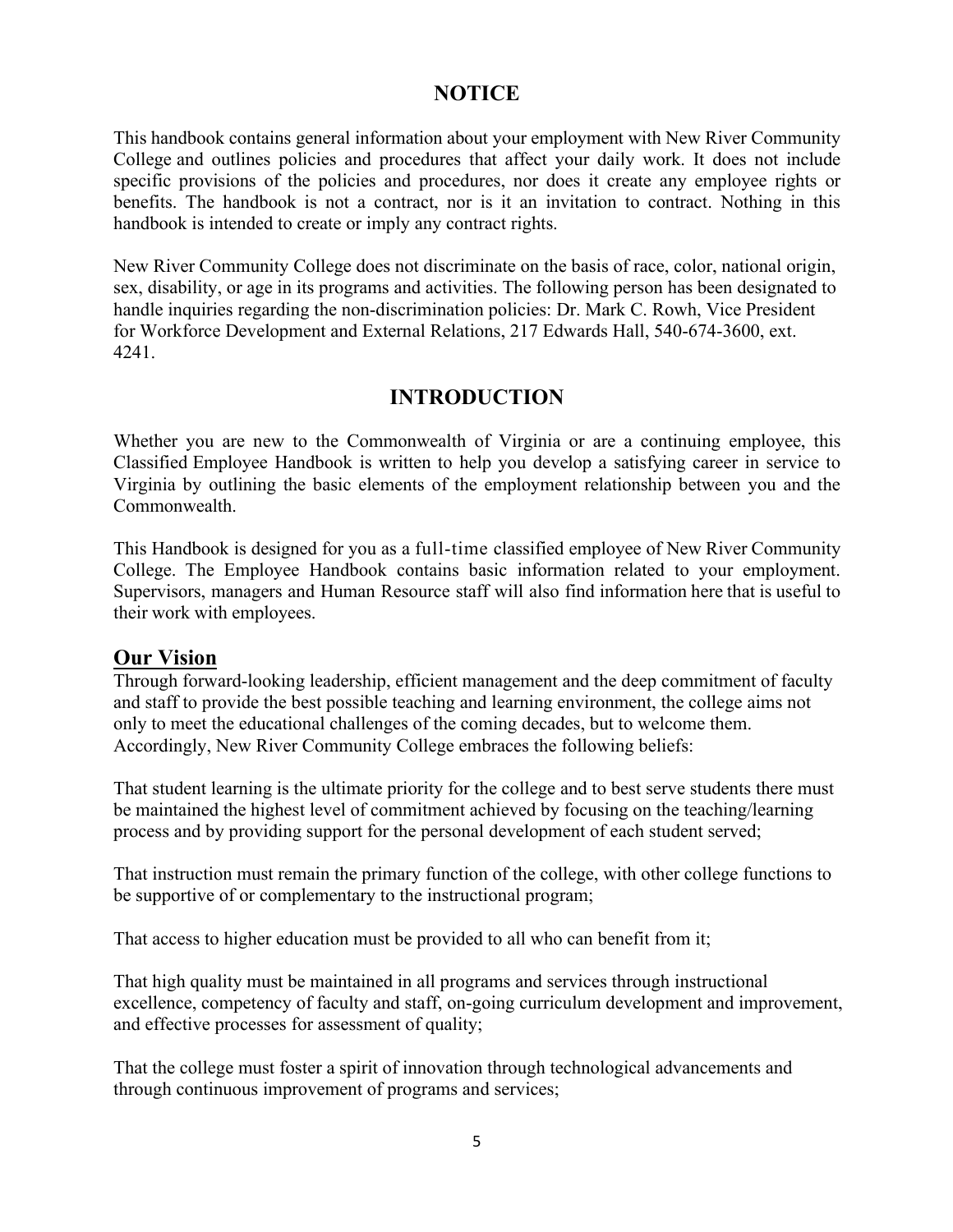<span id="page-5-0"></span> and respect for all persons; That a positive institutional climate must be maintained which supports high ethical standards, professionalism, faculty and staff development, and an inclusive environment based on dignity

That the college must be community centered as reflected by comprehensive and affordable programming, linkages and partnerships with other organizations, community outreach efforts, fostering of an appreciation for education in the community, and continued responsiveness to community needs;

and that the institution must be outward looking as it fulfills its local mission; That the college must support multi-cultural diversity as well as equal opportunity for all persons,

That the college must focus continually on institutional effectiveness with emphasis on accountability, assessment, good management practices, employability of graduates, comprehensive planning processes, and the overall improvement of organizational effectiveness."

# **Our Mission**

New River Community College (NRCC), a member of the Virginia Community College System, subscribes to the tenets set forth in the system's mission statement: "We give everyone the opportunity to learn and develop the right skills so lives and communities are strengthened."

In addition, NRCC is committed to the ideal that communities are strengthened when all members are offered opportunities to develop their skills and knowledge, regardless of race, ethnicity, religion, culture, social class, economic status, age, gender, sexual orientation, personal identity or physical or mental capability. NRCC strives to support individuals in understanding and embracing their roles as citizens while enhancing their sense of self-esteem, personal security and autonomy.

In meeting the educational needs of the New River Valley, the college assumes a responsibility to provide educational opportunities through collaborative efforts with local industries, businesses, government institutions and non-profit organizations. NRCC also seeks to strengthen lives by promoting regional economic development and is dedicated to engaging in partnerships with higher education institutions, public schools and other entities.

In fulfilling its mission, NRCC offers a variety of certificate, diploma, associate degree and workforce development programs. The institution is committed to assisting students with decisions concerning their educational, career and personal goals and being a place that brings together people of disparate experience while fostering community and cultural enrichment.

# **The College**

New River Community College is a two-year state institution of higher education operating under a statewide system of 23 community colleges. The college serves those who live in the counties of Floyd, Giles, Pulaski, Montgomery, and the city of Radford.

The college acts under policies set up by the State Board of Community Colleges and the local Community College Board. The school is funded mainly with state funds, but the participating localities also add to the support of the college.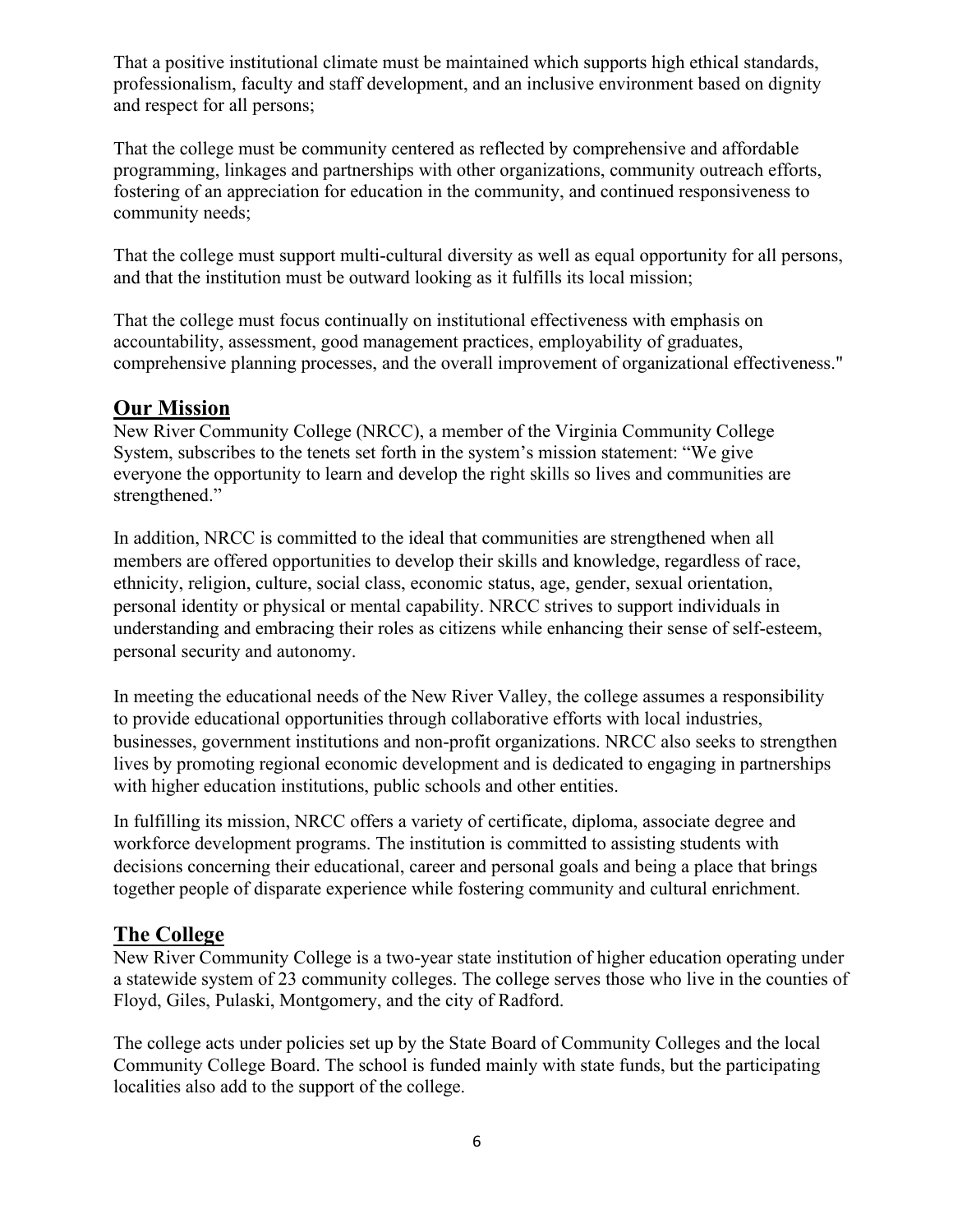<span id="page-6-0"></span>The college is open on a year-round basis under the semester system. Classes are held from 7:00 a.m. to 10:00 p.m. Since college credit courses are offered in the evening and on weekends, students who work may also attend college.

# **History**

 In 1959 New River Community College began offering vocational/technical courses as a vocational/technical school to residents in the New River Valley. It is one of five colleges which developed from existing vocational/ technical schools into community colleges under 1966 General Assembly legislation which formed the Virginia Community College System.

The Local Board was set up in August 1969, and the college was named New River Community College in October 1969. The college continued the occupational/technical programs in Machine Shop, Drafting and Design, Auto Mechanics, Practical Nursing, Industrial Electricity, Electronics, Instrumentation, Clerk Typing, and Stenography.

Programs leading to the Associate in Applied Science Degree in Accounting, Business Management and Secretarial Science were added in the fall term of 1970. Degree programs designed for transfer to four-year colleges were also offered at that time. These included the Associate of Arts Degree program in Liberal Arts and the Associate in Science Degree programs in Science, Education, Business Administration, and General Studies.

For more on the History of NRCC, please visit [http://www.nr.edu/journey/pages/intro.htm.](http://www.nr.edu/journey/pages/intro.htm)

# **Localities & Facilities**

The college is located on a one-hundred acre site at the intersection of U.S. Routes 11 and 100 in Dublin, Virginia. The campus provides modern, well-equipped facilities for the career technical education programs as well as for the college transfer programs.

The facilities contain labs for Administrative Support Technology, Accounting, Automotive, Drafting and Design, Electronics, Electricity, Forensic Science, Information Systems Technology, Instrumentation, Machine Shop, Natural Science classes, Network Design and Installation, Nursing, Programmable Logic Controllers, and Welding.

 administrative offices. Besides the special labs, there are general classrooms, a large lecture room, a modern library, a learning lab, a spacious industrial training room, a student center, an auditorium, and faculty and

The college's Christiansburg site offers increased educational opportunities to Montgomery and Floyd County residents. Faculty from the college's teaching divisions provide high quality instruction equivalent to on-campus instruction.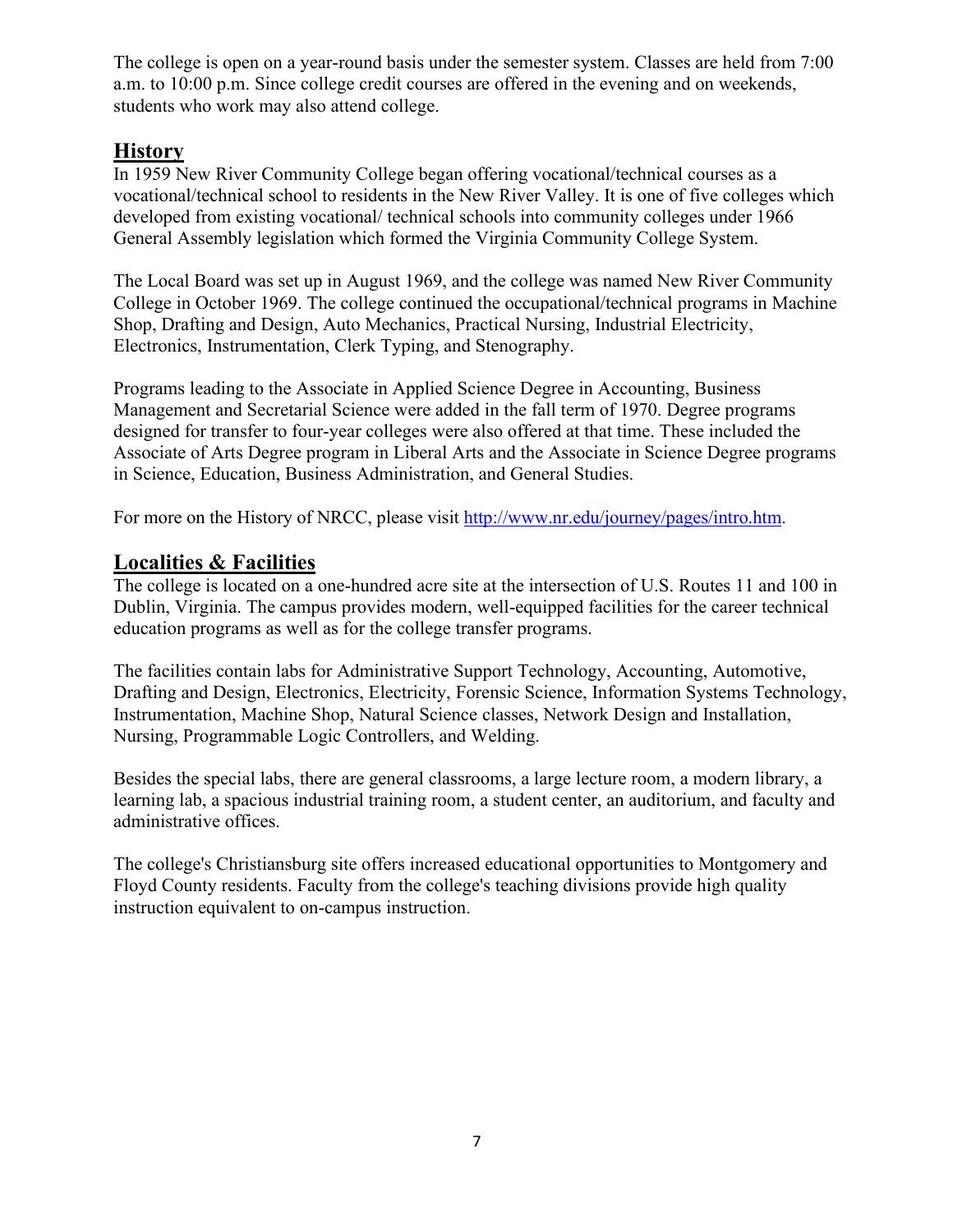# <span id="page-7-0"></span>**Programs**

New River Community College offers programs two years beyond the high school level.

OCCUPATIONAL/TECHNICAL EDUCATION - The occupational and technical education programs are designed to meet the demand for technicians, semi-professional workers, and skilled craftsmen in the New River Valley who will be employed in industry, business, the professions, and government.

 and sophomore courses in arts and sciences and education. These courses meet the standards for COLLEGE TRANSFER EDUCATION - The college transfer programs include college freshman transfer to baccalaureate degree programs in four-year colleges and universities.

GENERAL EDUCATION - The courses in general education include common knowledge, skills, and attitudes needed by an individual to be effective as a person, a worker, a consumer, and a citizen.

CONTINUING EDUCATION - Degree credit and non-degree credit courses are offered during the day and evening hours for adults in the region wishing to continue learning.

 coordinated with Virginia's economic growth efforts and with the needs of employers. CUSTOMIZED TRAINING PROGRAMS - Customized training is offered where specific employment chances are open for new or expanding industry. Customized training programs are

 community college. These courses are designed to assist the person with basic skills and DEVELOPMENTAL COURSES - Basic or developmental courses are designed to prepare people for admission to college transfer and occupational/technical courses of study in the knowledge needed to succeed in other community college programs.

# **Recognition**

The college, part of the Virginia Community College System, is governed by the State Board for Community Colleges in Virginia. The college's associate degree courses are approved by the State Council of Higher Education for Virginia.

The college has been fully approved by the State Department of Education for payment of veterans' benefits as well as by other state and federal agencies for funding. Also, this school is authorized under Federal Law to enroll nonimmigrant alien students.

The college is an institutional member of the American Association of Community Colleges and a number of other state and national organizations.

# **Accreditation**

NRCC is accredited by the Commission on Colleges of the Southern Association of Colleges and Schools to award the associate degree. Contact the Commission on Colleges at 1866 Southern Lane, Decatur, Georgia 30033-4097 or call 404-679-4500 for questions about the accreditation of New River Community College.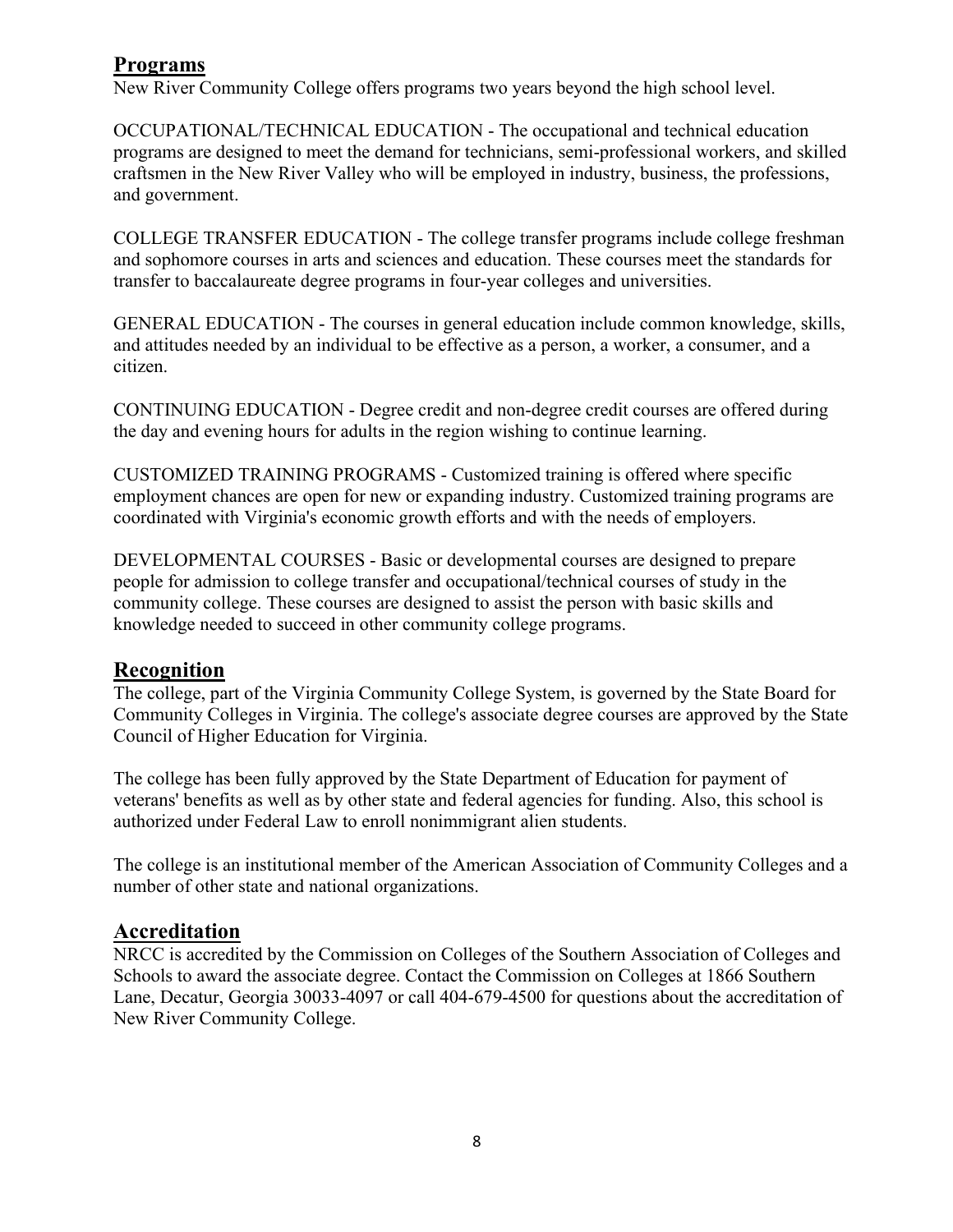# **GENERAL CONDITIONS OF EMPLOYMENT**

# <span id="page-8-0"></span>**Hours of Work**

 one afternoon, which are part of the paid day. These breaks are optional and may not be used to A full-time classified employee works a schedule of 40 hours per week. The standard workday is 8 hours. For most jobs, an unpaid lunch break of 60 minutes is required. Your supervisor will schedule this for you. In addition, agencies may provide two 15-minute breaks, one morning and cover missed time or to extend the lunch period.

The required lunch period shall not be included in the total required hours of work per day, except when the agency head has designated the lunch break as part of the work schedule to provide staffing for client services. Employees are required to take a meal break of at least 30 minutes for every 6 consecutive hours worked.

New River Community College offices adhere to an 8:00 a.m. to 5:00 p.m., Monday through Friday, work schedule, unless business reasons dictate otherwise.

# **Compensation**

 benefits are explained in this Handbook and your agency's Human Resource office can give you Your total compensation includes both your salary and the state's benefits package. In addition to salary, classified employees are eligible to receive several kinds of paid time off, group health insurance, state-supported membership in the Virginia Retirement System, life insurance, shortterm and long-term disability coverage (for VSDP participants) and many other benefits. Your detailed information.

Classified positions are assigned to approximately 300 roles (titles) within about 60 career groups and seven occupational families. Each role is assigned to one of nine pay bands. Both the employee and the job are assessed for pay purposes using specified factors. Various pay practices are used to establish your original salary and to guide the movement of your salary during your career.

Funds to support employee pay increases may be provided and earmarked by the Governor or the legislature or may be identified by the agencies within their own budgets. The legislature and Governor may provide for general pay increases and these typically are linked to the employee's satisfactory job performance.

# **Attendance**

You are expected to work in accordance with the work schedule assigned by your supervisor, and you are responsible for letting your supervisor know as soon as possible if you expect to be late or absent. Ask your supervisor about your agency's procedure for reporting absences. Failure to notify your supervisor appropriately may result in disciplinary action including termination.

Attendance at work is an indication of a sense of responsibility and is a factor in evaluating an employee's job performance with regard to advancement. Employees who must be absent or late should notify their supervisor in advance of such an absence when it is possible. When advance notice is not possible, they should notify their supervisor immediately on the day of the absence.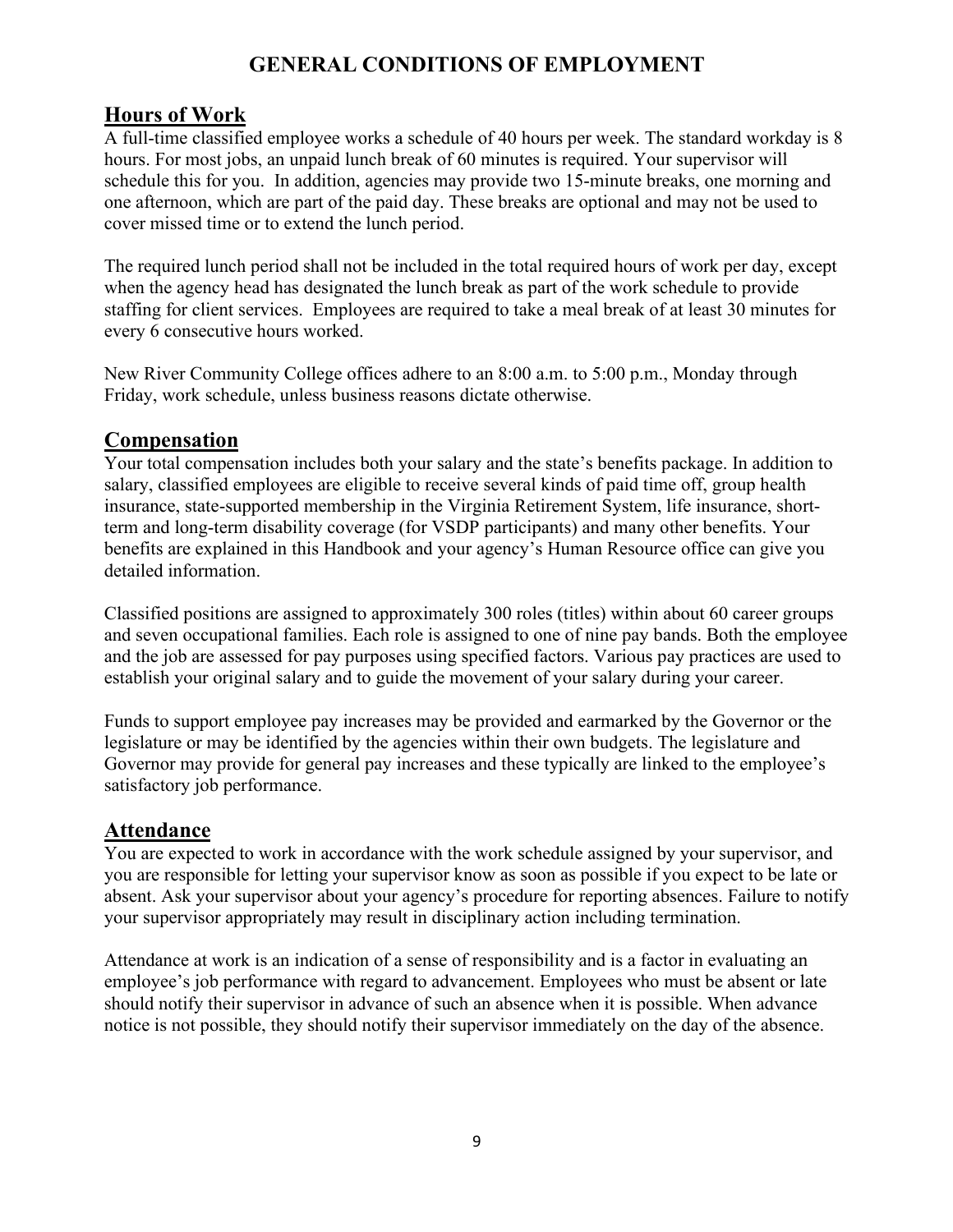# <span id="page-9-0"></span>**Hiring Requirements**

 Employees hired into certain positions must complete a Statement of Personal Economic Interests as required by the Code of Virginia § 2.2-3100. Your Human Resource office will know whether All employees must meet certain conditions of employment. New River Community College will conduct criminal conviction investigations as part of the employment selection process. you need to complete this statement.

Certain state jobs are designed by agencies as "sensitive" according to the definition in the Code of Virginia § 2.2-1201.1. Final candidates for these positions are subject to a fingerprint based background check, including current employees who apply for a sensitive position. New River Community College's security staff occupies sensitive positions and these services are outsourced. The contractor requires members of this staff to pass criminal background checks*.* 

 support the mission and values of NRCC and are expected to conduct themselves in a manner Employees covered by this handbook are employed to fulfill certain duties and expectations that deserving of public trust. The following list is not all-inclusive but is intended to illustrate the minimum expectations for acceptable workplace conduct and performance.

Employees who contribute to the success of an agency's mission:

- Report to work as scheduled and seek approval from their supervisors in advance for any changes to the established work schedule, including the use of leave and late or early arrivals and departures.
- Perform assigned duties and responsibilities with the highest degree of public trust.
- Devote full effort to job responsibilities during work hours.
- Maintain the qualifications, certification, licensure, and/or training requirements identified for their positions.
- Demonstrate respect for the agency and toward agency coworkers, supervisors, managers, subordinates, residential clients, students, and customers.
- Use state equipment, time, and resources judiciously and as authorized.
- Support efforts that ensure a safe and healthy work environment.
- Utilize leave and related employee benefits in the manner for which they were intended.
- Resolve work-related issues and disputes in a professional manner and through established business processes.
- Meet or exceed established job performance expectations.
- Make work-related decisions and/or take actions that are in the best interest of the agency.
- Comply with the letter and spirit of all state and agency policies and procedures, the Conflict of Interest Act, and Commonwealth laws and regulations.
- Report circumstances or concerns that may affect satisfactory work performance to management, including any inappropriate (fraudulent, illegal, unethical) activities of other employees.
- Work cooperatively to achieve work unit and agency goals and objectives.
- Conduct themselves at all times in a manner that supports the mission of their agency and the performance of their duties.

# **Pay Periods and Payline**

Standard pay periods for classified employees are the  $10<sup>th</sup>$  through the  $24<sup>th</sup>$  of a month and the  $25<sup>th</sup>$ through the 9<sup>th</sup> of a month. All full-time classified employees are paid twice a month, on the 1<sup>st</sup> and 16<sup>th</sup> of a month. When paydays fall on weekends or holidays, direct deposits normally are made the last workday before the regular pay date. Ask your supervisor about your agency pay schedule.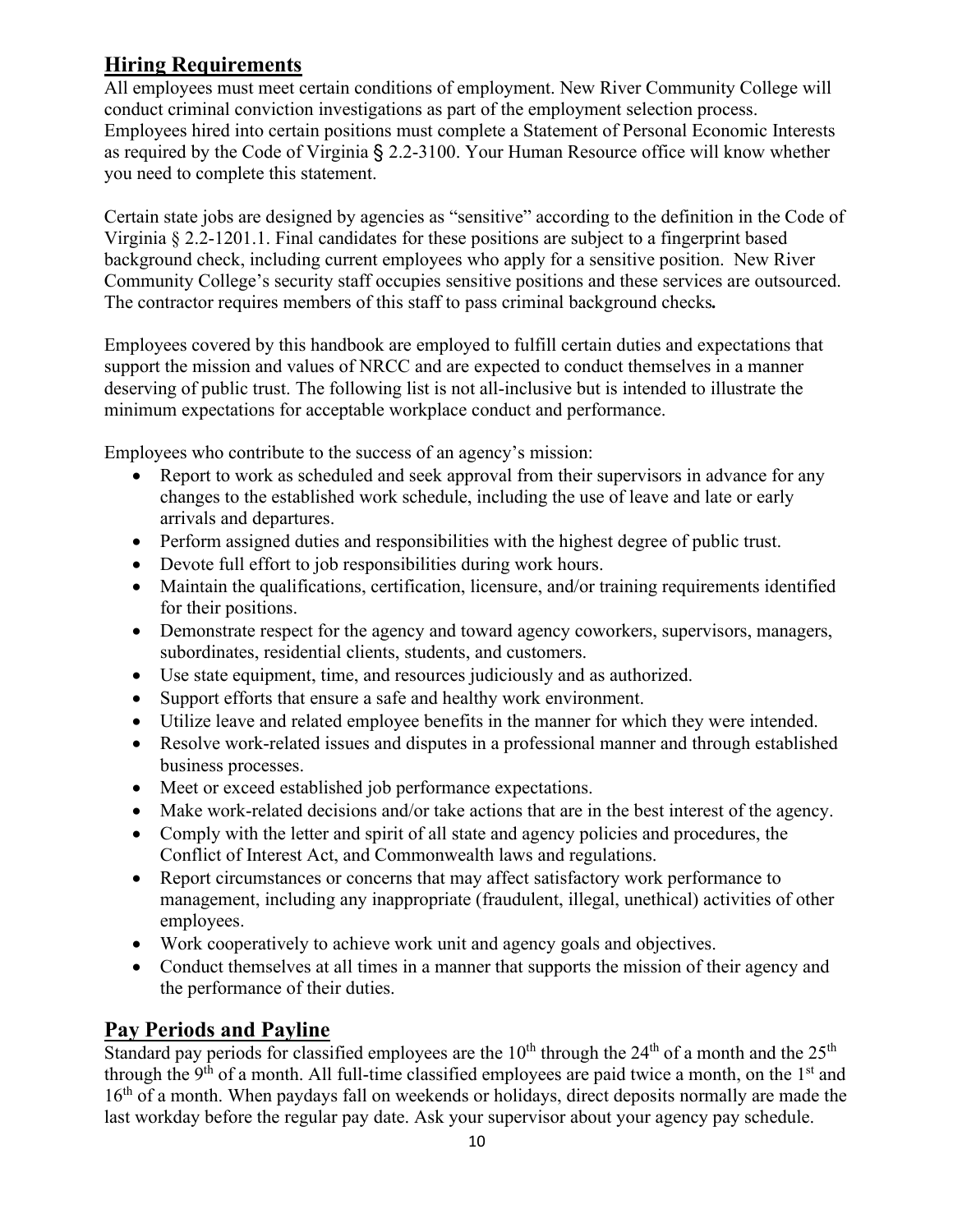<span id="page-10-0"></span>New state employees are required to participate in direct deposit. Tax liens, court orders and garnishments are honored as directed by state and federal law. An employee may be charged a fee for processing certain garnishments.

Payline is a web-based system that provides State employees with online viewing of their earnings and deductions. Payline is available for viewing current payment information at least 4 working days before the payment date, current and year-to-date earnings, current and year-to-date deductions, direct deposit information and W-2 information for the past 5 years. To register in Payline, visit [https://payline.doa.virginia.gov/.](https://payline.doa.virginia.gov/) You will need your State ID number to register. If you need assistance, please reach out to your Human Resources office.

# **Probationary Period**

Classified state employees serve a probationary period of one year from their employment or reemployment date. This is a trial period during which the agency and employee learn whether the employee is suited for the job. This time may be extended if the employee experiences absences(s) of more than 14 consecutive days and for certain other reasons. Except to make up for the employee's absence, the probationary period may not be extended for more than six additional months. If you are selected for a position that requires certification following completion of a prescribed training program, you must complete a new probationary period.

The state's grievance procedure is not available to probationary employees. However, if you believe you have been discriminated against in any condition of employment based on race, color, religion, national origin, sex, age, disability, or political affiliation, you may file a discrimination complaint through your agency's human resource department. During your probationary period and throughout your employment with the Commonwealth, you should consult your agency Human Resource office for assistance with workplace issues of all kinds. This office can provide guidance and referral to other resources as needed.

# **Overtime**

Some positions involve occasional or periodic overtime work as required by their supervisors. Employees are designated as covered by the federal Fair Labor Standards Act (FLSA) as (nonexempt) or not covered (exempt). Agencies determine the exempt or non-exempt status of each employee using FLSA guidelines and based on the type of work done. For non-exempt employees, payment of overtime hours worked must comply with the Act.

Non-exempt employees are normally paid overtime at time and one-half their regular rate for hours worked over 40 during a workweek. Exempt employees typically are not compensated for working overtime.

It is the policy of the college to comply with the FLSA by paying time and one-half for all work performed by non-exempt employees in access of 40 hours in a work week. The normal work week for the college is Friday – Thursday.

# **Office Closings**

When weather conditions or an emergency situation forces late openings, early closings, or full-day closings of state agencies, full-time classified employees may be paid for these periods. Decisions regarding such closings rests with our Vice President for Instruction and Student Services, in consultation with our Vice President for Finance and Technology.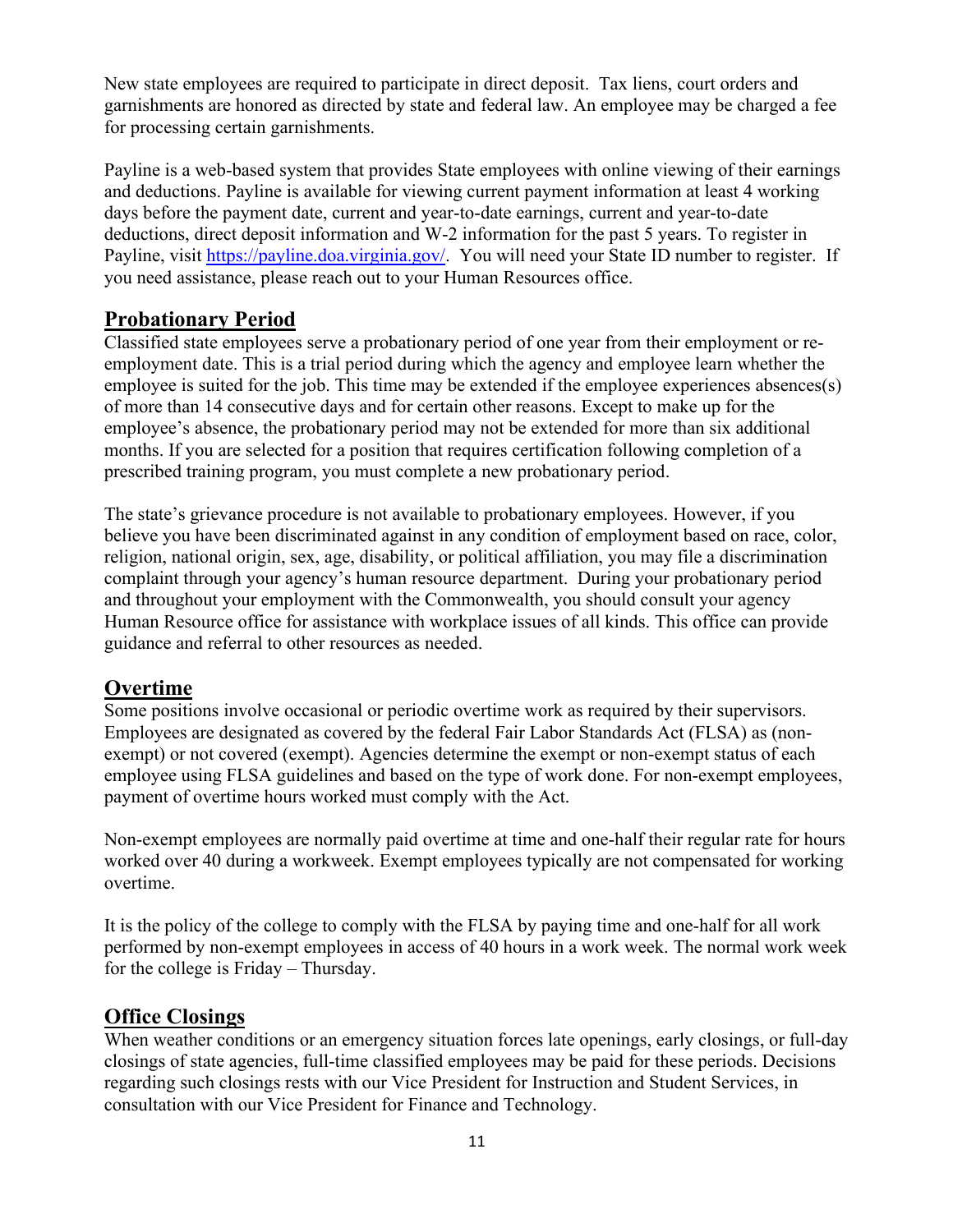<span id="page-11-0"></span>Closing decisions normally are announced on local radio and television stations. Be sure you know the radio or television stations that will announce closings in your area. Closing announcements also appear on the NRCC web site, [http://www.nr.edu.](http://www.nr.edu/) You are responsible for knowing this information and acting accordingly.

The following radio and television stations are notified when the college is forced to close or to operate on a delayed schedule because of inclement weather. NOTE: Separate announcements are made for day and evening classes. If no announcement is made, the college will be open as usual.

WDBJ Channel 7 Roanoke WRAD 1460 AM Radford WSLS Channel 10 Roanoke NASH 107.1 FM Pulaski Q99 99.1 FM Roanoke **Star Country 94.9 FM Roanoke** WFIR 960 AM Roanoke VIBE 100.1 FM Lynchburg

WFNR 710 AM Christiansburg K92 92.3 FM Roanoke WBRW 105.3 FM Christiansburg Super Sports 101.7 FM Christiansburg Mix 100.7 FM Christiansburg

# **Alcohol and Other Drugs**

The Commonwealth intends to maintain a workplace free from the adverse effects of alcohol and other drugs. Employees are forbidden to use these substances at the workplace or to come to the workplace while under the influence of these substances. In addition, employees are expected to notify their supervisors if they are convicted of violating any criminal drug law, either within or outside the work place, or if they are convicted of violating any alcohol beverage control law or law that governs driving while intoxicated, based on conduct occurring in the workplace. Violation of policies related to these matters can result in serious disciplinary action including termination. Because of the nature of the work, some agencies require drug testing before a final employment offer is made. Some positions may also require ongoing random drug testing and/or as-needed drug or alcohol testing.

# **Civility in the Workplace**

 sexual harassment), bullying (including cyber-bullying), and workplace violence of any kind are It is the policy of the Commonwealth to foster a culture that demonstrates the principles of civility, diversity, equity, and inclusion. In keeping with this commitment, workplace harassment (including prohibited in state government agencies.

You should consult your Human Resources office if you have concerns in this area. Incidents of harassment, bullying, workplace violence or retaliation should be reported immediately through appropriate channels in your agency.

#### **Layoff and Severance**

Business needs, including economic constraints, may require an agency to reconfigure or reduce its workforce. Employees may be identified for layoff using a number of factors, including business needs, job functions, and employees' length of continuous state service. Severance benefits are based on salary and length of continuous state service and may sometimes be used by eligible employees for enhanced retirement.

#### **Statement of Public Accountability**

 State agencies are public institutions supported by the Commonwealth of Virginia, a public employer committed to serving the interests of the taxpayers and accountable to them for the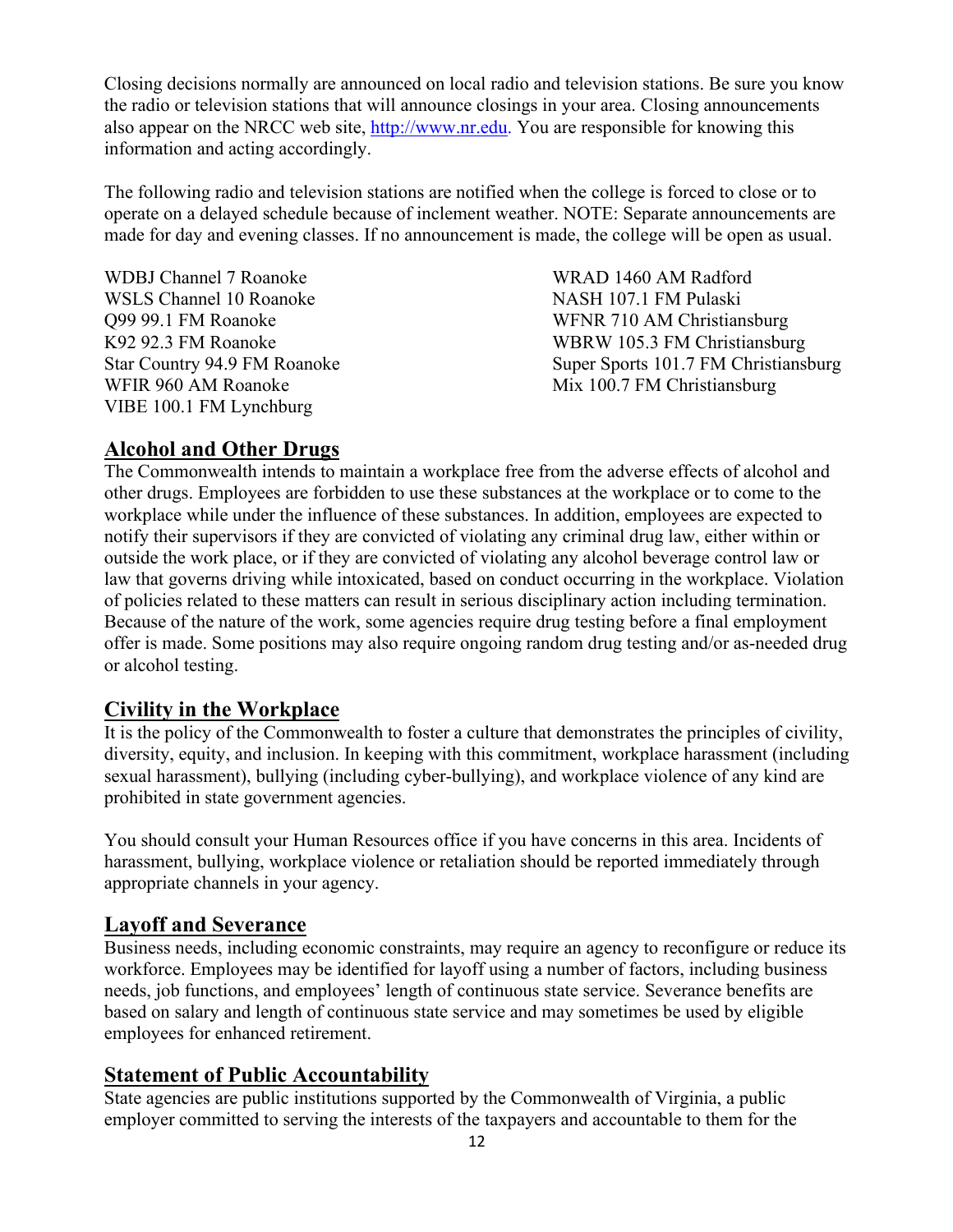<span id="page-12-0"></span>effective use of public funds. Therefore, it is the policy of the Commonwealth that employees are not paid for time that they do not work, unless they use leave time, such as annual leave or sick leave, accrued under human resource policies. You will be placed on Leave Without Pay, and your paycheck for that pay period will be reduced, if you are absent from work for personal reasons or because of illness or injury, even for periods of less than one day, if you do not use accrued leave because (1) you do not request use of accrued leave or your request is denied, (2) your accrued leave has been exhausted, or (3) you request leave without pay.

If your position is exempt from the overtime provisions of the Fair Labor Standards Act (FLSA), there will be no deductions from your compensation for periods of absence from work of less than one day, except for the reasons and circumstances specifically described in the preceding paragraph or for infractions of safety rules of major significance.

# **Use of Electronic Communications and Social Media**

The purpose of this policy is to ensure the appropriate, responsible, and safe use of electronic communications and social media by employees. Electronic communication tools may include networked computers, email, voicemail, cell phones, smart phones, any other similar system, and new technologies as they are developed.

 provided to facilitate the effective and efficient conduct of State business. Users are permitted Agency provided electronic communications tools are the property of the Commonwealth and are access to the Internet and electronic communications tools to assist in the performance of their jobs. Some users may also be permitted to access and use social media to conduct agency business.

Personal use means use that is not job-related. In general, incidental and occasional personal use of the Commonwealth's electronic communications tools including the Internet is permitted as long as the personal use does not interfere with the user's productivity or work performance, does not interfere with any other employee's productivity or work performance, and does not adversely affect the efficient operation of the Commonwealth's systems and networks. Personal use of social media that refers to any aspect of the work environment should be done in a responsible and professional manner.

Certain activities are prohibited when using the Commonwealth's Internet and electronic communications media or using social media in reference to the work environment. Employees who engage in prohibited activities may be subject to disciplinary action. Prohibited activities include, but are not limited to:

- Any use that is in violation of applicable local, state, and federal law.
- with sexually explicit content as prohibited by law (see Code of Virginia §2.2-2827). • Accessing, uploading, downloading, transmitting, printing, posting, or storing information
- Accessing, uploading, downloading, transmitting, printing, posting, or storing fraudulent, threatening, obscene, intimidating, defamatory, harassing, discriminatory, or otherwise unlawful messages or images.
- Installing or downloading computer software, programs, or executable files contrary to the Virginia Information Technology Agency's (VITA) Information Security Policy, Standards, and Guidelines.
- Accessing, uploading, downloading, transmitting, printing, communicating, or posting access-restricted agency information, proprietary agency information, sensitive state data or records, or copyrighted materials in violation of agency or state policy.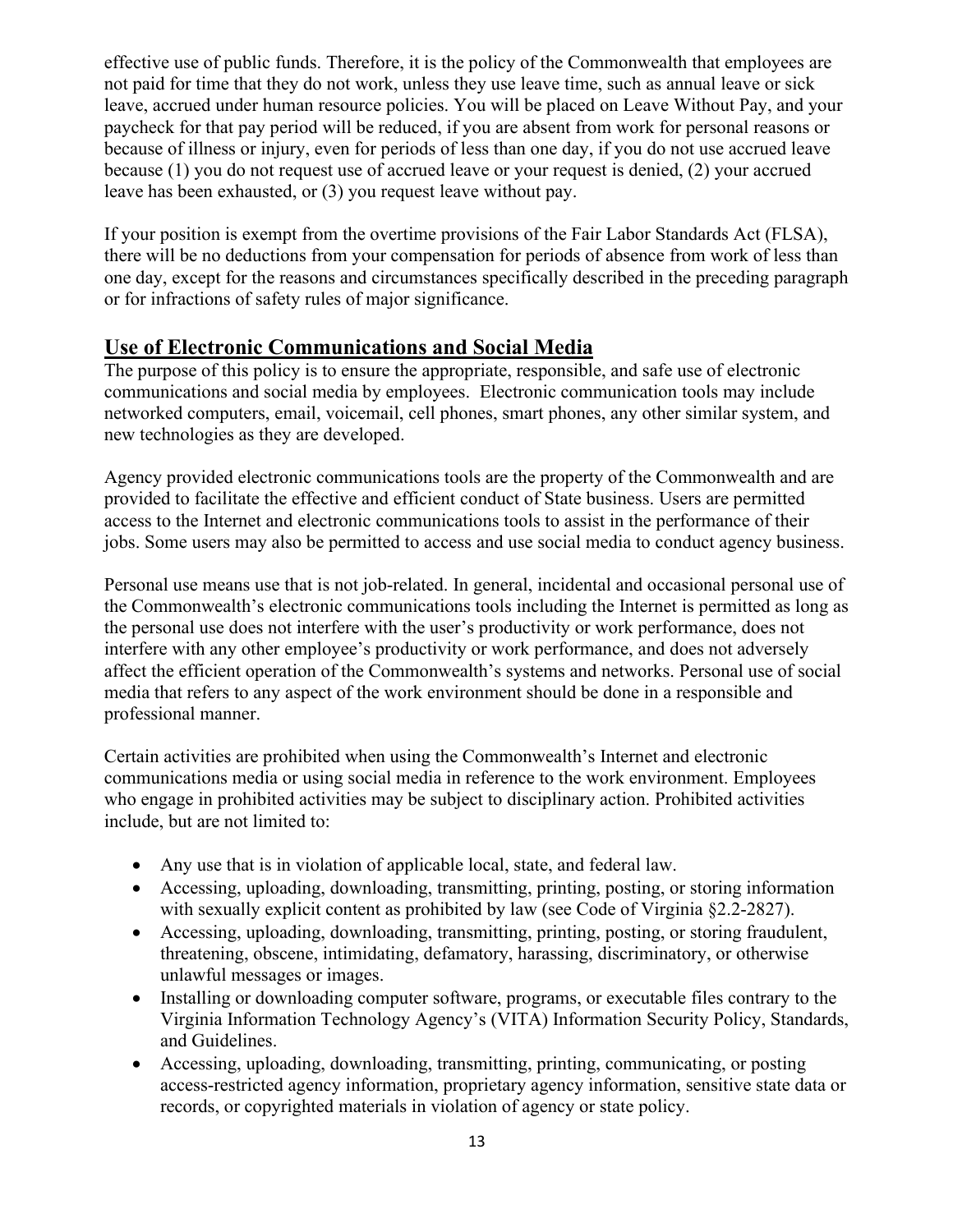- <span id="page-13-0"></span>• Using proprietary agency information, state data or records, and social media to locate agency customers for personal reasons.
- Posting information or sending electronic communications such as email using another's identity.
- Permitting a non-user to use for purposes of communicating the message of some third party individual or organization.
- Posting photos, videos, or audio recordings taken in the work environment without written consent.
- Using agency or organization logos without written consent.
- Texting, emailing, or using hand-held electronic communications devices while operating a state vehicle.

#### **Performance Management and Evaluations**

It is important for you to clearly understand what you will be expected to do in your job. One way to get this information is through the Employee Work Profile (EWP), a description of the work you will be assigned to do and the level of performance you are expected to achieve. You will receive a EWP shortly after you begin work, and it will be reviewed annually thereafter. The EWP may be revised as needed.

The EWP may also include a Development Plan that describes specific steps you should take to improve job-related competencies (behaviors, knowledge, and skills) during the coming performance evaluation period.

 During an employee's probationary period, the supervisor prepares reports on the new employee's progress. After probation, employees receive an annual performance review. You may also receive ongoing feedback concerning your performance during the performance cycle. Along with other various pay practices, your performance rating may affect your salary increases.

#### **Employee Service Recognition**

 thereafter. Awards presented to employees include engraved certificates and an item of choice If you make State employment your career, you may receive periodic Service Awards for your years of service. NRCC employees are an important part of what makes our college special. NRCC recognizes employees who have reached milestones in their service to the State of Virginia. Service time is based on total service with State agencies, whether broken or continuous. However, neither part-time employment, purchased service or refunded service count toward this service time. The first award is presented at the five-year mark and repeated at five-year intervals from a designated gift list provided by the State of Virginia.

New River Community College recognizes eligible employees annually.

#### **Holidays**

New River Community College observes the below holidays. Full-time employees are paid for these holidays.

New Year's Day (January 1) Martin Luther King Day (third Monday in January) Memorial Day (last Monday in May) Juneteenth (June 19) Independence Day (July 4)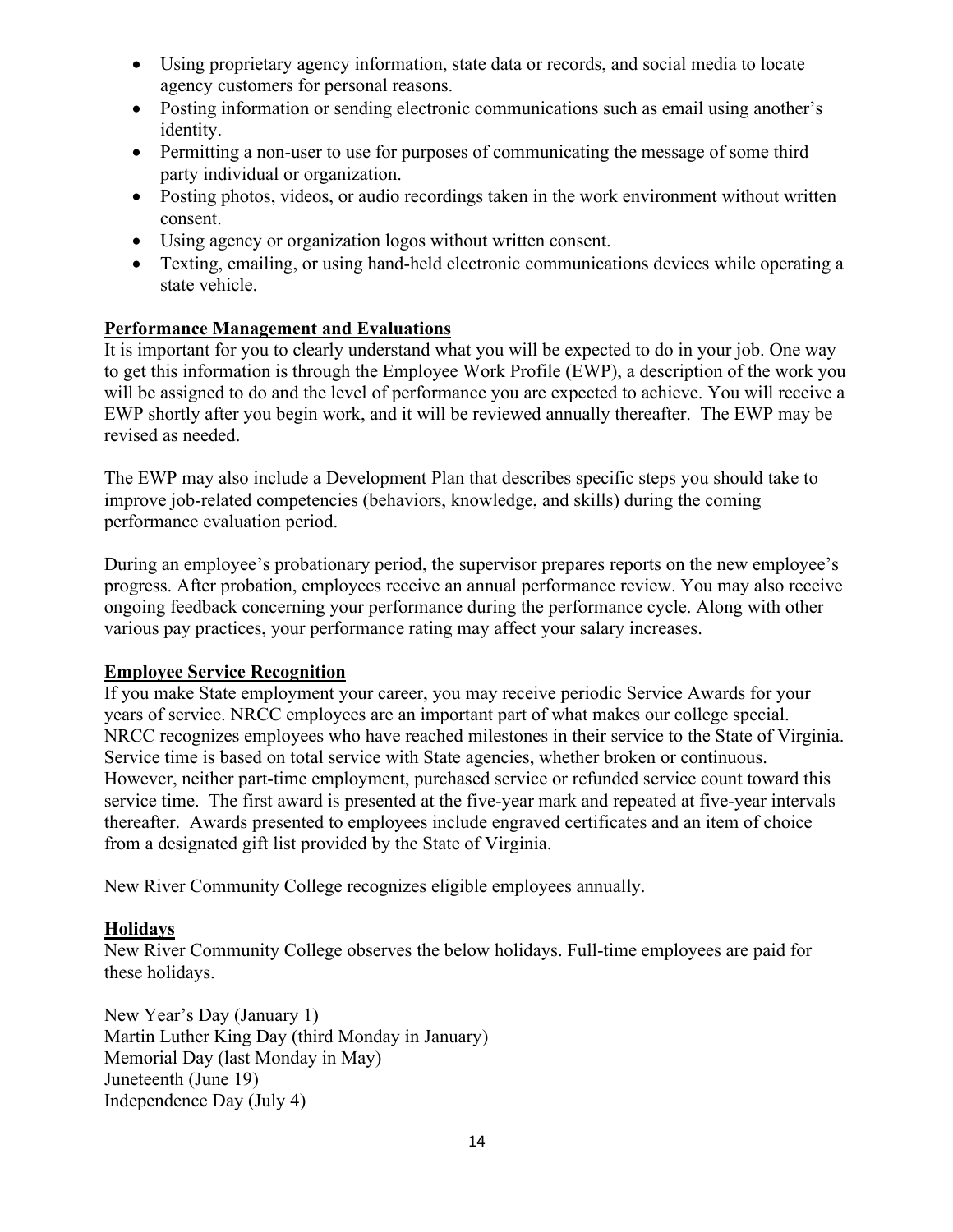<span id="page-14-0"></span>Labor Day (first Monday in September) Election Day (first Tuesday in November) Thanksgiving Day (fourth Thursday in November) Day after Thanksgiving Day (fourth Friday in November) Christmas Day (December 25)

The Governor or the President of the United States may designate additional holiday time. When a holiday falls on Saturday, it will be observed on the preceding Friday; when a holiday falls on Sunday, it will be observed on the next Monday.

#### **BENEFITS**

#### **Group Life Insurance**

All classified state employees are enrolled in the group life insurance plan administered by the Virginia Retirement System (VRS) at no cost to the employee. This plan provides life insurance and accidental death and dismemberment insurance during your employment.

 The amount of your life insurance coverage for death from natural causes is your annual salary rounded to the next highest thousand, then doubled. The benefit for accidental death is double the natural death benefit.

Through a plan also administered by VRS, active insured employees may purchase optional life insurance for themselves, their spouses, and their minor children. Premiums are paid through payroll deduction. In some cases, some coverage may be continued into retirement.

#### **Health Insurance**

When an employee is hired, he or she has a specified length of time to decide whether to enroll in the state's health insurance program or to waive coverage. The state's program, administered by the Department of Human Resource Management, includes hospitalization, medical, mental health, dental, surgical, prescription drug, and other coverage. An employee may choose membership for employee only, membership for employee and one dependent or family membership for the employee and two or more dependents. The employee's portion of the premium is paid by payroll deduction. The state contributes a monthly amount toward the cost of this benefit for employees in full-time status.

#### **Employee Assistance Program**

 employee to use EAP resources because of employment issues that may be adversely affecting The Virginia Employee Assistance Program (EAP) offers help to employees and their family members who need counseling and treatment referrals for alcohol and substance abuse problems and for various personal difficulties including legal, financial, and relationship concerns. The employee or family member may seek these services directly, or a supervisor may encourage an work performance. All services are provided under strict guidelines of confidentiality. EAP services are available to all state employees enrolled in the Commonwealth's health care plan and their covered family members.

#### **Virginia Sickness and Disability Program (VSDP)**

All classified employees hired on or after January 1, 1999, are enrolled in VSDP. The chief purpose of this program is to provide income replacement to employees when they are unable to work because of short-term (up to 125 work days) or long-term illness or disability.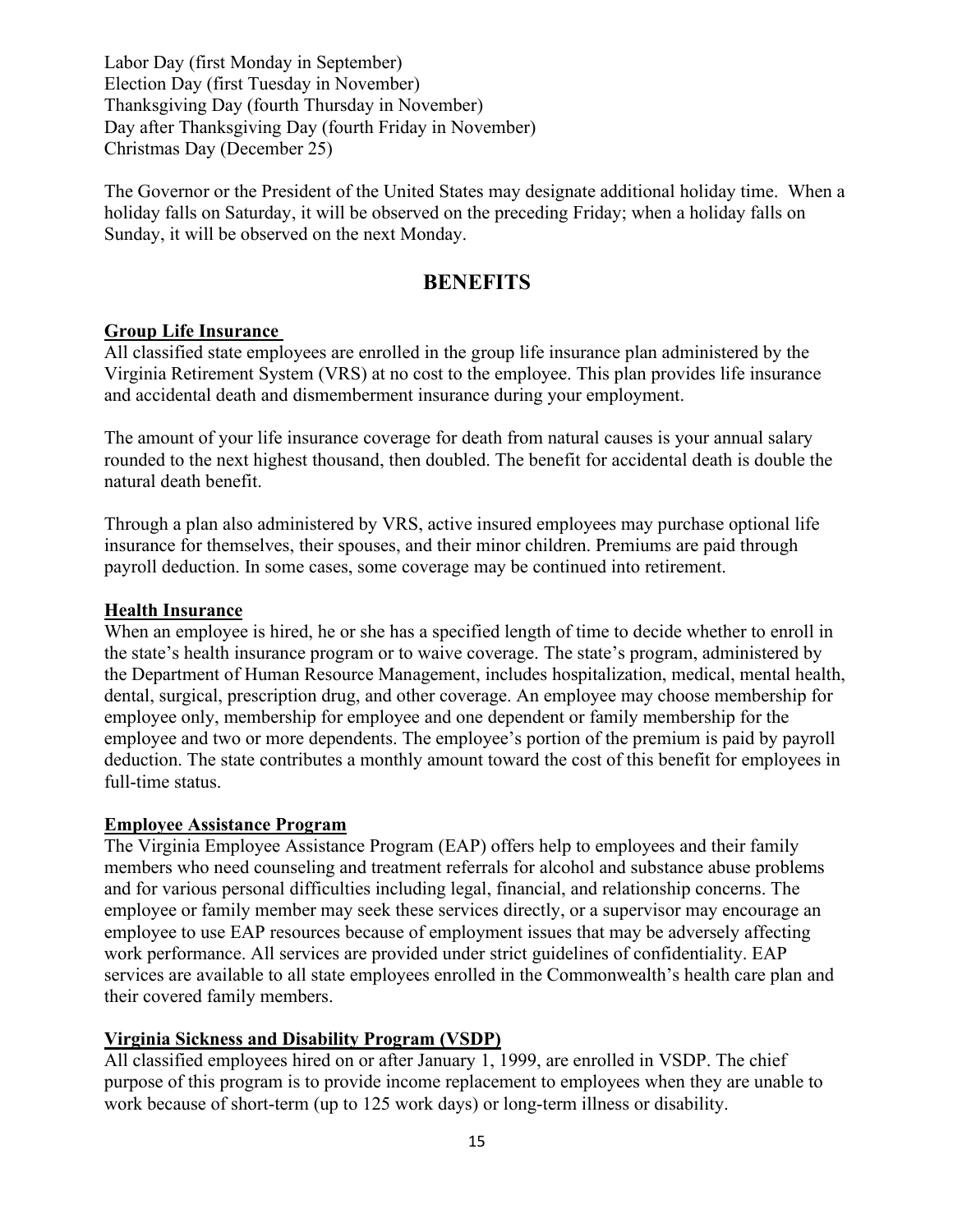VSDP Short-term Disability Benefits - Short-term disability coverage provides income replacement of 100, 80, or 60 percent of creditable compensation, depending on length of service, accrued leave, and duration of the disability. Short-term disability coverage is available for illness or injury lasting more than 7 calendar days but not more than six months. After a seven-calendar day waiting period, short-term disability coverage provides income replacement at varying levels for up to 125 workdays depending on the employee's length of state service as shown in the following table:

| <b>Months of</b><br><b>Service</b> | Work days at<br>Income<br>100%<br>Replacement | Work Days at<br>Income<br>80%<br>Replacement | Work Days at<br>Income<br>60%<br>Replacement |
|------------------------------------|-----------------------------------------------|----------------------------------------------|----------------------------------------------|
| Fewer than 60                      |                                               | 20                                           | 100                                          |
| $60 - 119$                         | 25                                            | 25                                           | 75                                           |
| $120 - 179$                        | 25                                            | 50                                           | 50                                           |
| 180 or more                        | 25                                            | 75                                           | 25                                           |

VSDP Short-Term Disability Benefits are listed below.

VSDP Long-term Disability - After short-term disability benefits have been exhausted, you may be eligible for long-term disability benefits. Long-term disability coverage provides income replacement of 60 percent of creditable compensation for illness or injury lasting more than six months. Enhanced benefits (80% income replacement) are available for catastrophic illness or injury. The program provides incentives for members to return to work and participate in rehabilitation programs. If an injury is work related, the disability benefits are integrated with workers' compensation coverage. Long-term disability benefits are adjusted for inflation. Longterm benefits expire when the member is no longer disabled or normal retirement age which is age 65. At age 65, members would receive the normal VRS retirement benefit based on the last salary earned, adjusted for inflation.

#### **Virginia Retirement System**

Classified employees are covered by the state's defined-benefit retirement program. Upon retirement, the Virginia Retirement System (VRS) provides monthly retirement benefits for eligible, qualifying employees, who may choose among a variety of retirement options.

#### **Workers' Compensation**

 Compensation Act. In addition, the Commonwealth provides employees covered by the Virginia If you incur a work-related injury or illness, you may be eligible for benefits under the Workers' Personnel Act benefits to replace lost income and to compensate for certain permanent losses to the body. Workers' Compensation benefits include a return-to-work program to help employees resume productive activity. Procedures and benefits may vary depending on whether you are in the Traditional Sick Leave program or in the Virginia Sickness and Disability Program (VSDP). It is important to report a work-related injury as soon as possible. Your Human Resource office can help you with this process.

#### **LEAVE PLANS (PAID OR UNPAID)**

The Commonwealth provides various leave time to employees for a variety of reasons. The various types of leave are outlined below. In general, all leave must be scheduled in advance and approved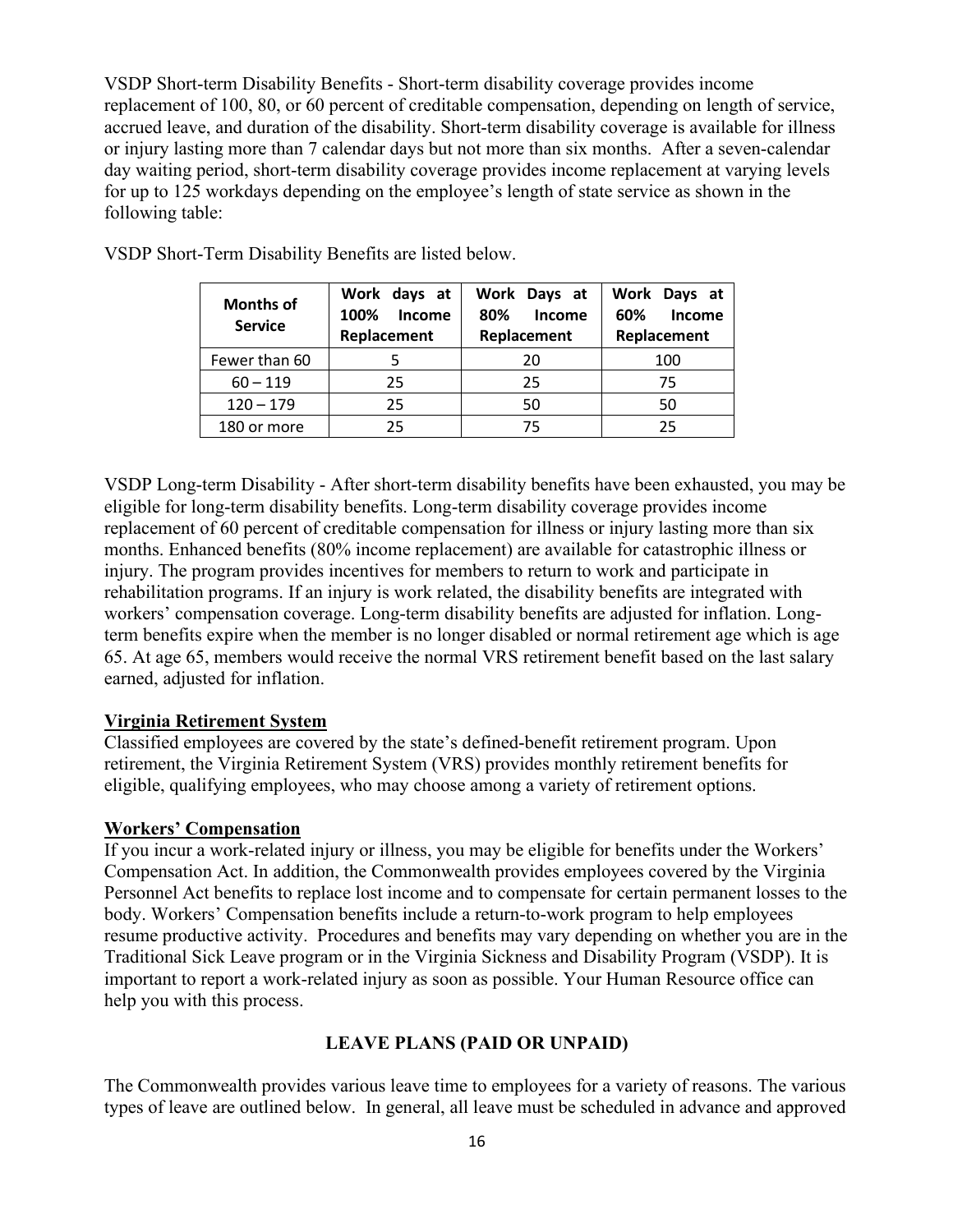by your supervisor. Ask your supervisor about your agency policies and procedures for scheduling, taking and reporting leave.

## **Annual Leave**

 Annual Leave is earned (accrued) at the end of each completed pay period; at a rate set according to your total amount of state salaried service (see chart below).

| Years<br>of Service | Semi-Monthly<br><b>Accrual Rate</b> | Maximum<br>Carryover Limits | Maximum<br><b>Payment Limits</b> |
|---------------------|-------------------------------------|-----------------------------|----------------------------------|
|                     |                                     |                             |                                  |
| Up to 5 years       | 4 hours                             | 192 hours                   | 192 hours                        |
|                     |                                     | (24 days)                   | $(24 \text{ days})$              |
| 5 years             | 5 hours                             | 240 hours                   | 240 hours                        |
|                     |                                     | (30 days)                   | (30 days)                        |
| 10 years            | 6 hours                             | 288 hours                   | 288 hours                        |
|                     |                                     | (36 days)                   | $(36 \text{ days})$              |
| 15 years            | 7 hours                             | 336 hours                   | 288 hours                        |
|                     |                                     | (42 days)                   | (36 days)                        |
| 20 years            | 8 hours                             | 384 hours                   | 336 hours                        |
|                     |                                     | (48 days)                   | (42 days)                        |
| 25 years            | 9 hours                             | 432 hours                   | 336 hours                        |
|                     |                                     | (54 days)                   | (42 days)                        |
|                     |                                     |                             |                                  |

You can carry accrued annual leave hours forwarded from one leave year to the next up to the maximum carryover limits. When you separate from state service or experience certain other status changes, you will receive payment for unused annual leave, up to maximum payout limits. Annual leave is available for personal uses such as vacation. Ask your supervisor for approval to use this leave in advance. Annual leave will not be earned during a leave of absence with pay after 90 calendar days.

#### **Sick Leave**

There are two sick leave plans for salaried employees. Employees hired before January 1, 1999 were able to choose either the College Sick Leave Plan or the Virginia Sickness and Disability Program. All full-time classified employees hired after January 1, 1999 are required to participate in the Virginia Sickness and Disability Program.

# **College Sick Leave Plan**

 member. Classified employees who elected to stay with the College Sick Leave Plan accrue 5 hours of sick leave at the end of each pay period. Sick leave is used during periods of illness or disability or for absences due to medical appointments. Employees have access to 48 hours of accrued sick leave to use for absences for the illness or death of an immediate family

#### **Virginia Sickness and Disability Program (VSDP)**

 long-term disability benefits are paid. Sick leave is credited during the first year of Sick leave, under the Virginia Sickness and Disability Program, may be used throughout the calendar year for absences due to personal illness, injury and for doctor visits when disability benefits are not payable; and may not be used during periods when short-term or employment for new employees based on the first date of employment as follows: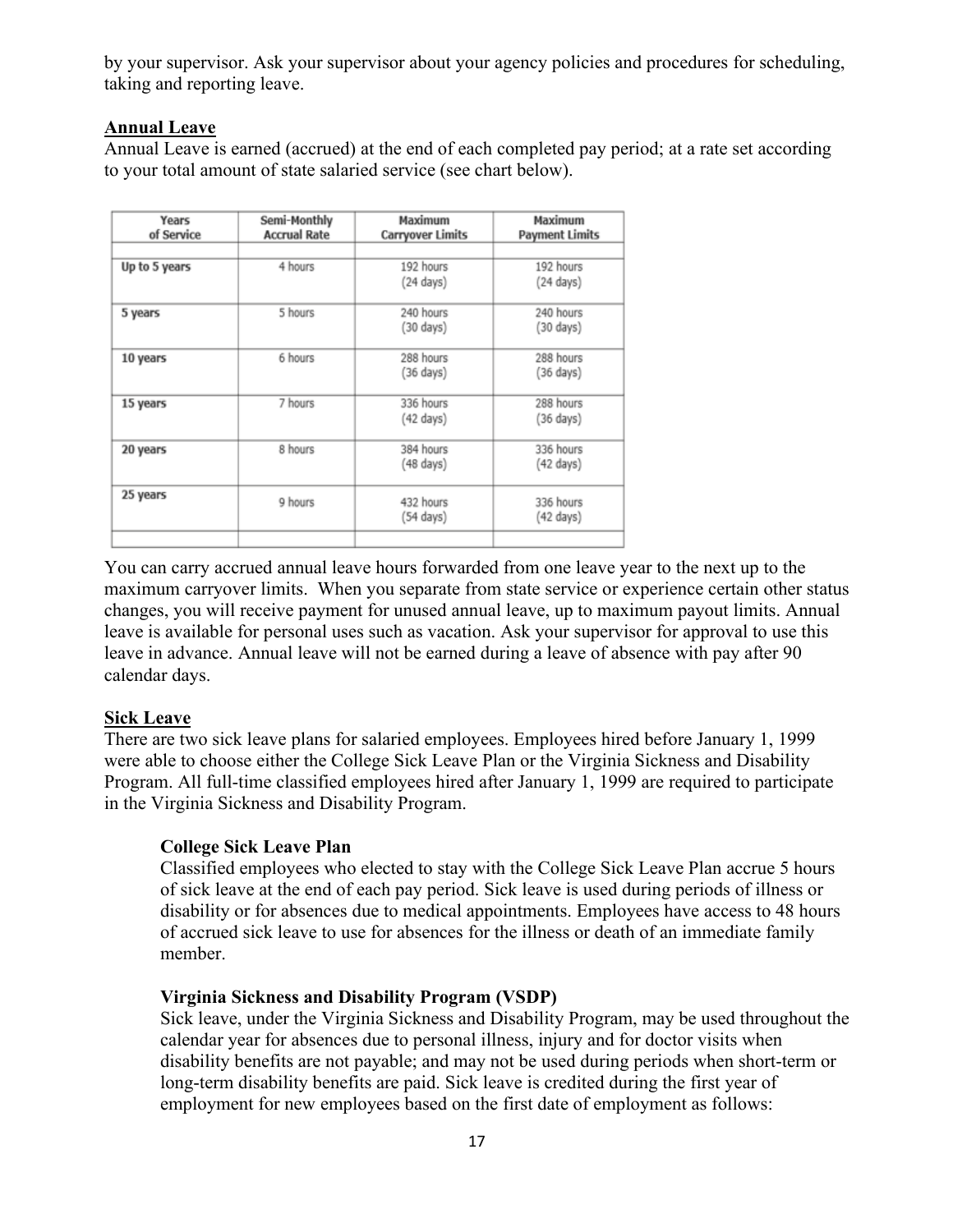Sick leave for new and re-employed full-time employees is credited as shown below:

| <b>Employment Begin Date</b> | <b>Sick Leave Hours</b> |
|------------------------------|-------------------------|
| January $10 -$ July 9        | 64 Hours                |
| July $10 -$ January 9        | 40 Hours                |

In subsequent years, sick leave is credited on January 10, and the amount of sick leave depends on total months of state service as shown below:

| <b>Months of State Service</b> | <b>Sick Leave Hours</b> |
|--------------------------------|-------------------------|
| Fewer than 60 months           | 64 Hours                |
| $60 - 119$ months              | 72 Hours                |
| 120 or more months             | 80 Hours                |

Unused sick leave may not be carried forward from one calendar year to the next, nor will employees be paid for any unused leave when they leave employment.

Eligible employees may use up to 33% of their available sick leave balance for absences for family illness or disability that are covered by the Family and Medical Leave Act (FMLA).

#### **Family and Personal Leave**

In addition to sick leave, you will be credited with family and personal leave each calendar year. Family and Personal leave may be used for absences due to personal and family reasons, as well as for personal illnesses or injuries, with the approval of your supervisor.

Family & Personal Leave for New and Re-employed Full-time Employees

| <b>Employment Begin Date</b> | <b>Family &amp; Personal</b><br><b>Leave Hours</b> |
|------------------------------|----------------------------------------------------|
| January $10 -$ July 9        | 32 Hours                                           |
| July $10 -$ January 9        | 16 Hours                                           |

In subsequent years, family and personal leave is credited on January 10, and the amount of sick leave depends on total months of state service as shown below:

| <b>Months of State Service</b> | <b>Family &amp; Personal</b><br><b>Leave Hours</b> |
|--------------------------------|----------------------------------------------------|
| Fewer than 120 months          | 32 Hours                                           |
| 120 or more months             | 40 Hours                                           |

 next, nor will employees be paid for any unused leave when they leave employment. Unused family and personal leave may not be carried forward from one calendar year to the

#### **Leave Sharing**

 family member's illness or injury for which the employee is using Family and Medical Leave. The Leave sharing allows full-time employees to donate unlimited annual leave (in eight-hour increments) to other employees in a leave without pay status because of their own personal illness or injury or because of the illness of a family member for which the employee is using Family and Medical Leave (FMLA). Employees covered by the Virginia Sickness and Disability Program may request to receive leave sharing donations when they are in a leave without pay status because of a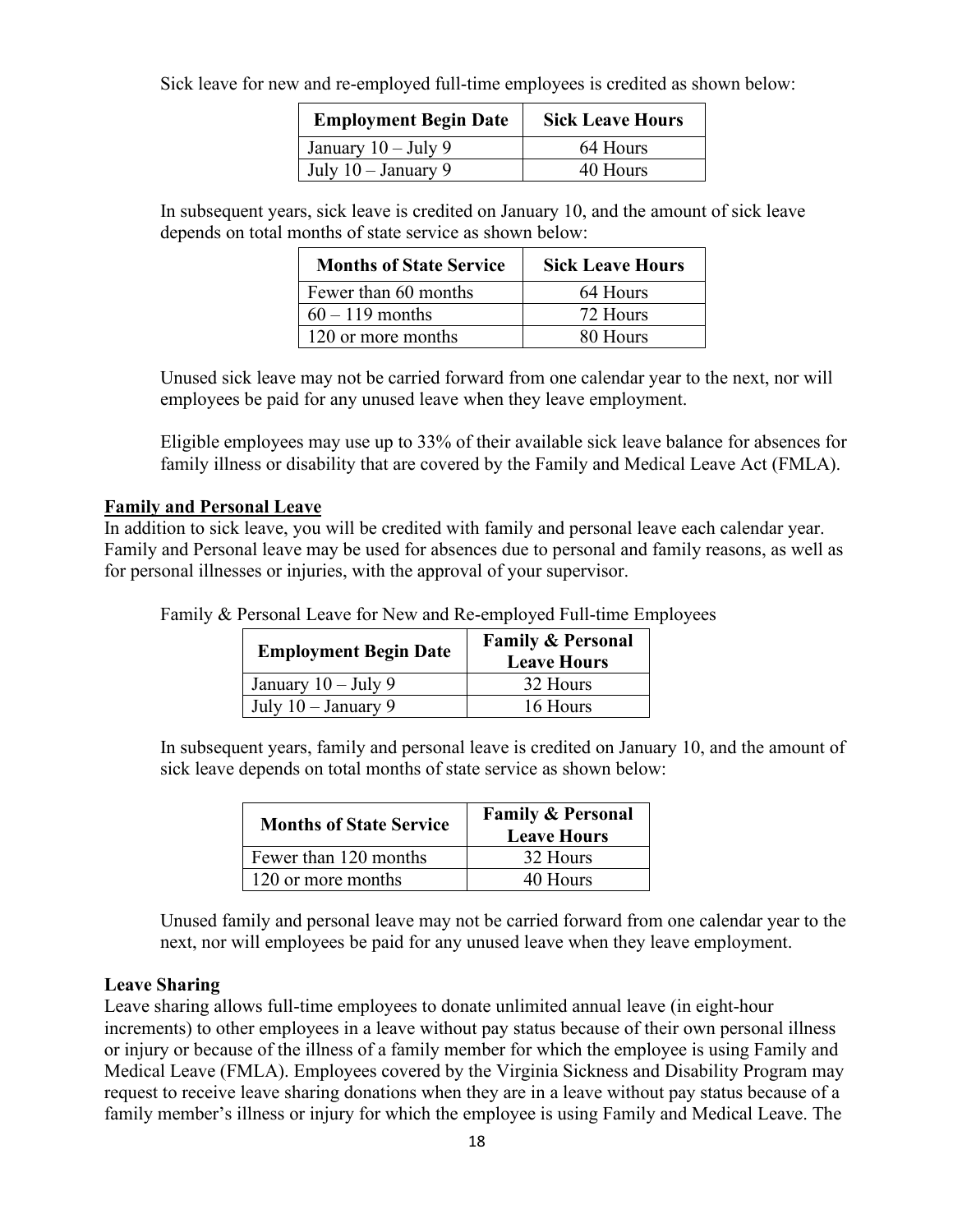agency continues to make its contribution to the health care premium for the time covered by FMLA leave.

 Interested parties should contact the Human Resources Office to apply for leave sharing if you meet the criteria described above. The Human Resources Office is responsible for notifying employees of the need and coordinating leave sharing activities.

#### **Administrative Leave**

The Commonwealth grants employees paid time off for certain reasons related to court proceedings (including jury duty); for some kinds of service to official state councils, boards, etc; for some activities related to employee relations processes; and reasonable time to interview for state positions. Eligibility criteria and specific conditions are explained in Policy 4.05.

#### **Leave to Provide Community Service**

As an employer, the Commonwealth supports employee's responsibilities to their children and communities through Community Service Leave with up to 16 hours of paid leave per leave year. Parents are encouraged to participate in school activities through the high school level. All employees are encouraged to volunteer through community organizations to perform direct services in child development and to provide voluntary "hands-on" services as part of an organized community service project. Read the policy to learn how this leave type may apply to you.

#### **Military Leave**

Employees who are members of the Commonwealth's militia (including National Guard) are granted paid military leave while providing military service when called forth by the Governor. Employees who serve in the National Guard, Naval Militia, or a branch of the military reserve are entitled to as much as 15 days of paid military leave for federally funded training or active duty per federal fiscal year. Employees called to more than 15 days of active federal duty in a federal fiscal year may use accrued leave balances in order to remain on the state payroll. Employees who exhaust their leave balances or who choose not to use them for military duty may be placed on Military Leave Without Pay status.

In compliance with federal requirements, employees are guaranteed reinstatement to their original position or a comparable position for up to five years of cumulative military service, with certain exemptions to the five-year cap. If you are a member of the National Guard or a military reserve unit, you may want to review your benefits under the Uniformed Services Employment and Reemployment Act (USERRA). Some state benefits continue for all or part of a term of military leave, as detailed in Policy 4.50.

#### **Emergency/Disaster Leave**

Employees with specific, needed skills may receive up to 80 hours of paid leave to give requested assistance in officially-declared disaster areas, typically in cases of large-scale flood, fire, ice storm, or a similarly destructive natural event. To qualify for this leave, the services provided must not be within the regular job duties of the called employees. In addition, employees who are the victims of major disastrous events, such as destruction of their primary residence, are sometimes eligible for paid leave under this policy. Employees called to provide emergency service through active duty in the military or National Guard are covered by the Military Leave policy 4.50.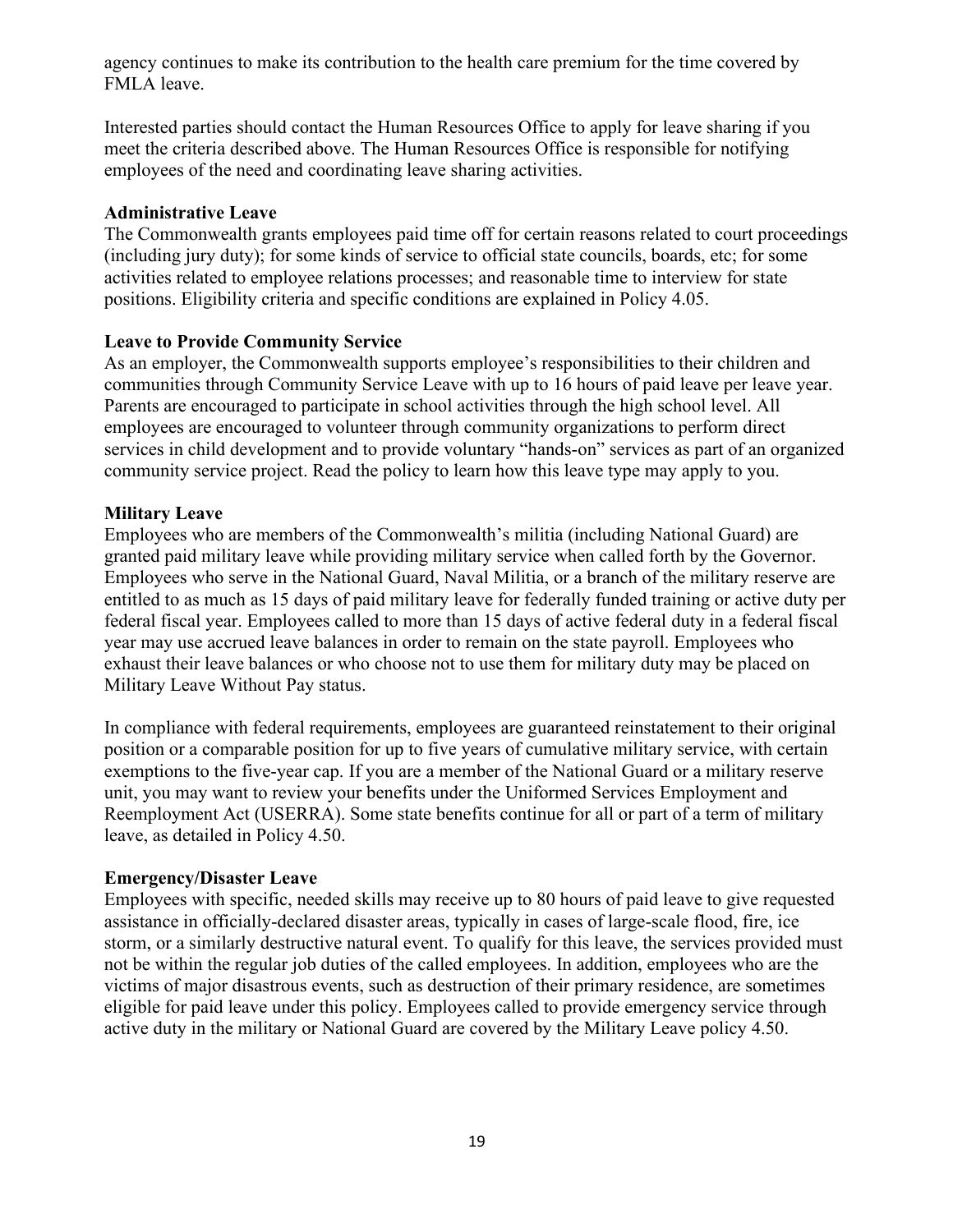#### **Leave to Donate Bone Marrow or Organs**

Employees may use up to 30 workdays in a calendar year to donate their bone marrow or an organ and to recover from the procedure.

## **Leave Without Pay**

In certain situations, you may ask for or need to be placed in a Leave Without Pay (LWOP) status. This status preserves some benefits of employment and permits reinstatement of other benefits if you return to paid status. LWOP does not separate you from state service, and many benefits are not affected, especially if the period of LWOP is not long. In order to avoid unintentional LWOP, you should learn to manage your paid leave carefully. Employee-initiated LWOP must be approved by your agency.

Leave Without Pay may be Unconditional (reinstatement to the pre-leave position is guaranteed) or Conditional (reinstatement will occur only if the pre-leave position remains available).

## **Family and Medical Leave Act**

The Commonwealth complies with the federal Family and Medical Leave Act of 1993 (FMLA) in providing leave with or without pay to eligible employees for situations defined in that Act. State policies and procedures apply to many situations covered by FMLA. Because FMLA is a designation rather than a separate type of leave, an employee may also use other kinds of leave while in FMLA leave status. An eligible employee on FMLA leave continues to receive the state contribution to health insurance, and FMLA provides reemployment rights to employees under certain conditions. Employees may use up to 33% of their sick leave to cover absences for family illness or disability covered by FMLA.

## **Educational Leave and Educational Assistance**

 with your agency Human Resource office and see your agency's policies for further Employees may be allowed leave time to take courses related to their work. This may be with full, partial, or no pay, and/or tuition payment. Financial assistance for costs related to such courses is sometimes available from the employee's agency. Educational Assistance Agreements often include work obligations. Agencies develop the details of their own policies in this area, so consult Explanation of these programs.

New River Community College embraces professional development as an important function in support of the college's mission. Classified employees in a full-time permanent position may obtain tuition assistance for courses taken which are work-related. Tuition will be reimbursed for up to six (6) credit hours per semester. In addition, the college supports education aid programs established by the Virginia Community College System as listed below:

 Chancellor's Classified Fellowship – The Chancellor's Fellowship offers an opportunity for two classified staff employees each year to receive a one-year leave of absence to pursue academic goals. The program provides a stipend for tuition, books and fees, as well as one-half of the employee's salary, and carries a commitment for the employee to return to the VCCS for a minimum of two years. This program is funded through the VCCS Professional Development Initiative. Applications for the Chancellor's Classified Fellowship, including letters of endorsements and verification of acceptance into a degree program, must be completed by April 15. Application forms are available from the Human Resources Office.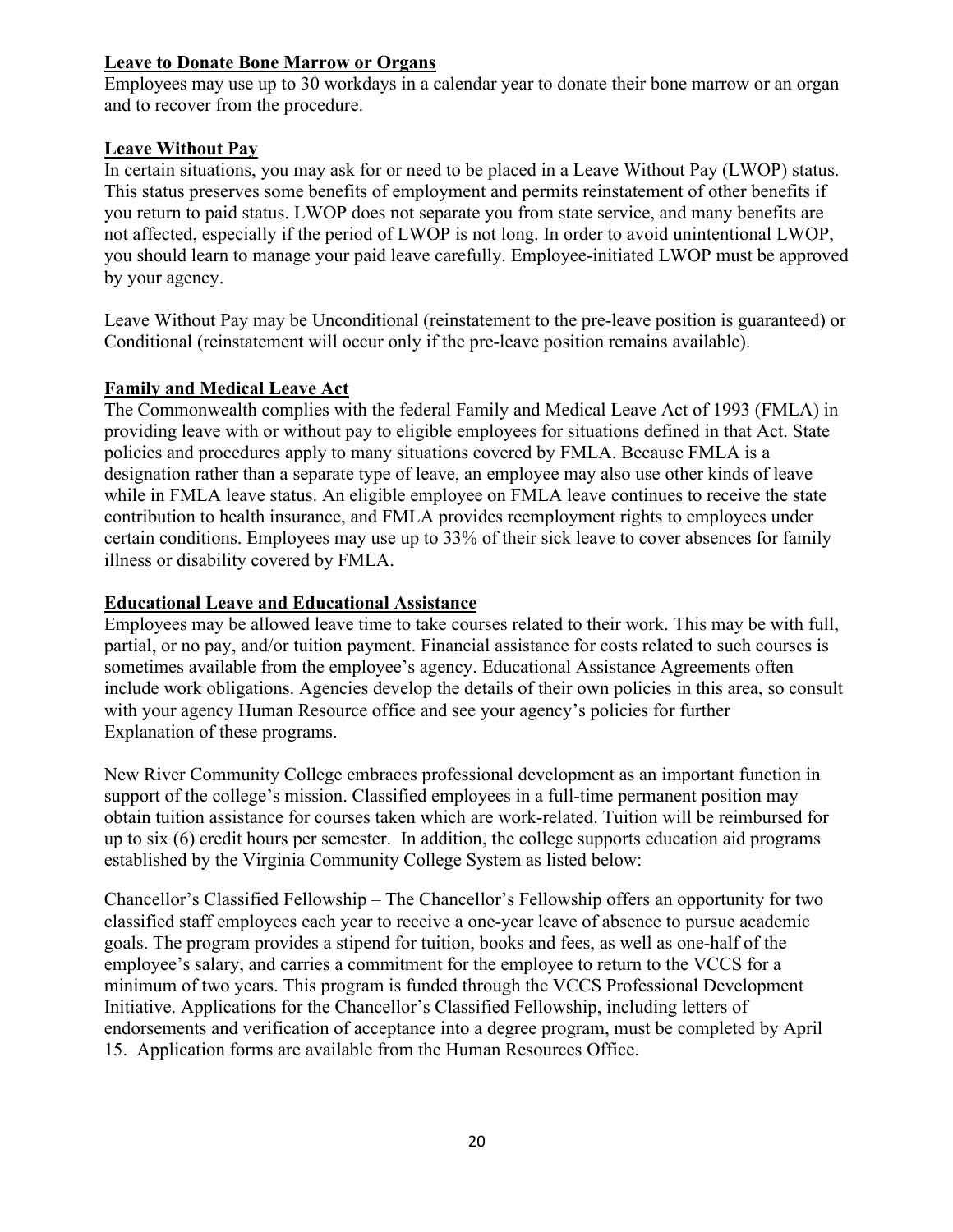# **DISCIPLINARY PROCESS**

<span id="page-20-0"></span>the discipline. Policy 1.60, Standards of Conduct, provides guidance to employees and supervisors by outlining (1) standards of appropriate conduct; (2) behavior that is unacceptable; and (3) corrective actions that agencies may take to address behavior and employment problems. The standards apply to fulltime and part-time classified and non-probationary employees (generally, those covered by the Personnel Act). In addition, agencies may refer to the Standards of Conduct in evaluating the behavior of employees not covered by the Personnel Act. The Standards of Conduct also explain procedures for imposing suspensions either during investigation of employee behavior or as part of

The Standards of Conduct policy addresses workplace conduct or behavior and outlines a threetier system based on the seriousness of the behavior and the corresponding agency response. While discipline or even termination may be required, the goal of the Commonwealth is always for the employee to be a constructive, contributing member of the work force. Therefore, **progressive discipline** is recommended, so that minor and/or first offenses generally receive such corrective actions as counseling or low-level disciplinary action. Major and/or repeated offenses generally should result in more severe consequences, including an official Written Notice and, in the most serious cases, termination. The policy explains the importance of **due process** and how it is applied, especially when suspension, termination, disciplinary demotion, or disciplinary transfer may result. Due process gives the employee an opportunity to respond to the allegations before discipline is imposed.

Note that although *Policy 1.60* describes a variety of actions that may be addressed through the disciplinary process, the list of actions in the policy is not all-inclusive. Listed actions are intended as examples of the levels of severity of possible infractions. Supervisors and managers should become familiar with the Standards of Conduct, and should review them carefully when applying any disciplinary action. *Policy 1.60, Standards of Conduct*, can be found in its entirety in DHRM's on-line policy manual at [DHRM Standards of Conduct Policy.](http://www.dhrm.virginia.gov/docs/default-source/hrpolicy/pol1_60.pdf?sfvrsn=2)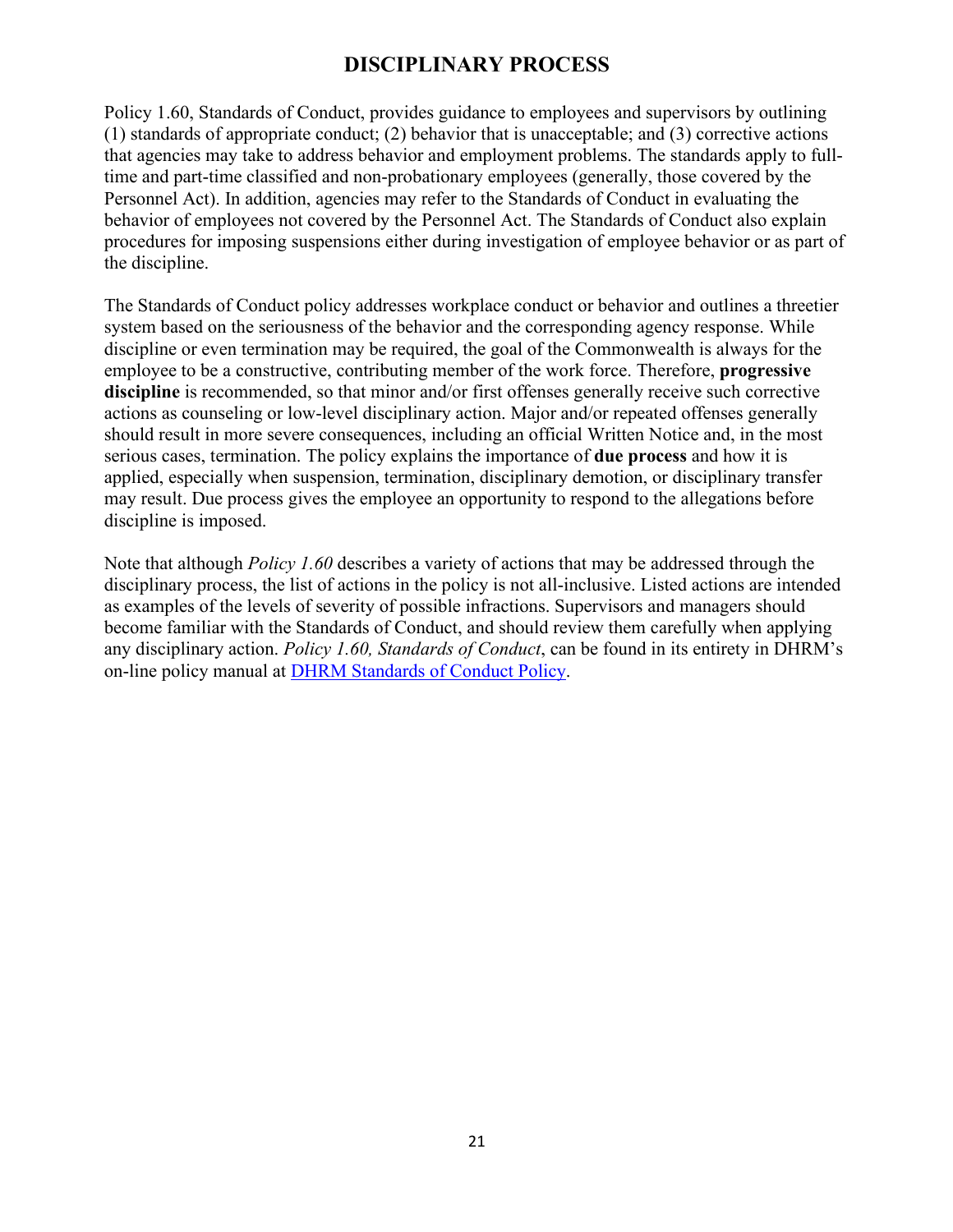# **EMPLOYEE RELATIONS ISSUES**

<span id="page-21-0"></span>The Department of Employment Dispute Resolution (EDR) is available to advise employees on work related problems, use of the grievance procedure, and mediation. It also assists employees and managers in exploring options for resolving work-related conflicts. See [Employment Dispute](http://www.dhrm.virginia.gov/employmentdisputeresolution)  [Resolution.](http://www.dhrm.virginia.gov/employmentdisputeresolution)

As a classified employee, you will have access to the State Grievance Procedure after you have completed your Probationary Period. This procedure allows you to bring your concerns to the attention of upper management. For example, you may believe that a policy was misapplied, or there may be a dispute between you and a co-worker or supervisor.

Before seeking dispute resolution through the Grievance Procedure, you may choose the less formal alternative of mediation. The Commonwealth Mediation Program for state employees is a voluntary process whereby trained mediators work with the parties in strict confidentiality to resolve work-related conflicts. You may learn if your agency utilizes this program by calling your Human Resource staff or DEDR.

Administrative leave [Policy 4.05](http://web1.dhrm.virginia.gov/itech/hrpolicy/pol4_05.html) provides for employees to use a reasonable amount of work time to pursue these remedies. Resolution step meetings, grievance hearings, and meetings with DEDR counselors may generally be charged to Administrative Leave.

## **NON-DISCRIMINATION POLICY**

 This College promotes and maintains educational opportunities without regard to race, color, age is a bona fide occupational qualification), veteran status, or other non-merit factors. national origin, religion, disability, sex, sexual orientation, gender identity, ethnicity, marital status, pregnancy, childbirth or related medical conditions including lactation, age (except when

The following person has been designated to handle inquiries regarding the non-discrimination policies:

 **Dr. Mark C. Rowh** Vice President for Workforce Development and External Relations 217 Edwards Hall 540-674-3600, ext. 4241

Inquiries concerning Title IX (sexual harassment, sexual assault/domestic violence/dating violence, and stalking) may be directed to:

#### **Dr. Deborah Kennedy**

Dean of Student Services/Title IX Coordinator for Students 268 Rooker Hall 540-674-3600, ext. 3690

#### **Melissa Anderson**

Director of Human Resources and Business Operations/Title IX Coordinator for Employees 13 Godbey Hall 540-674-3600, ext. 4310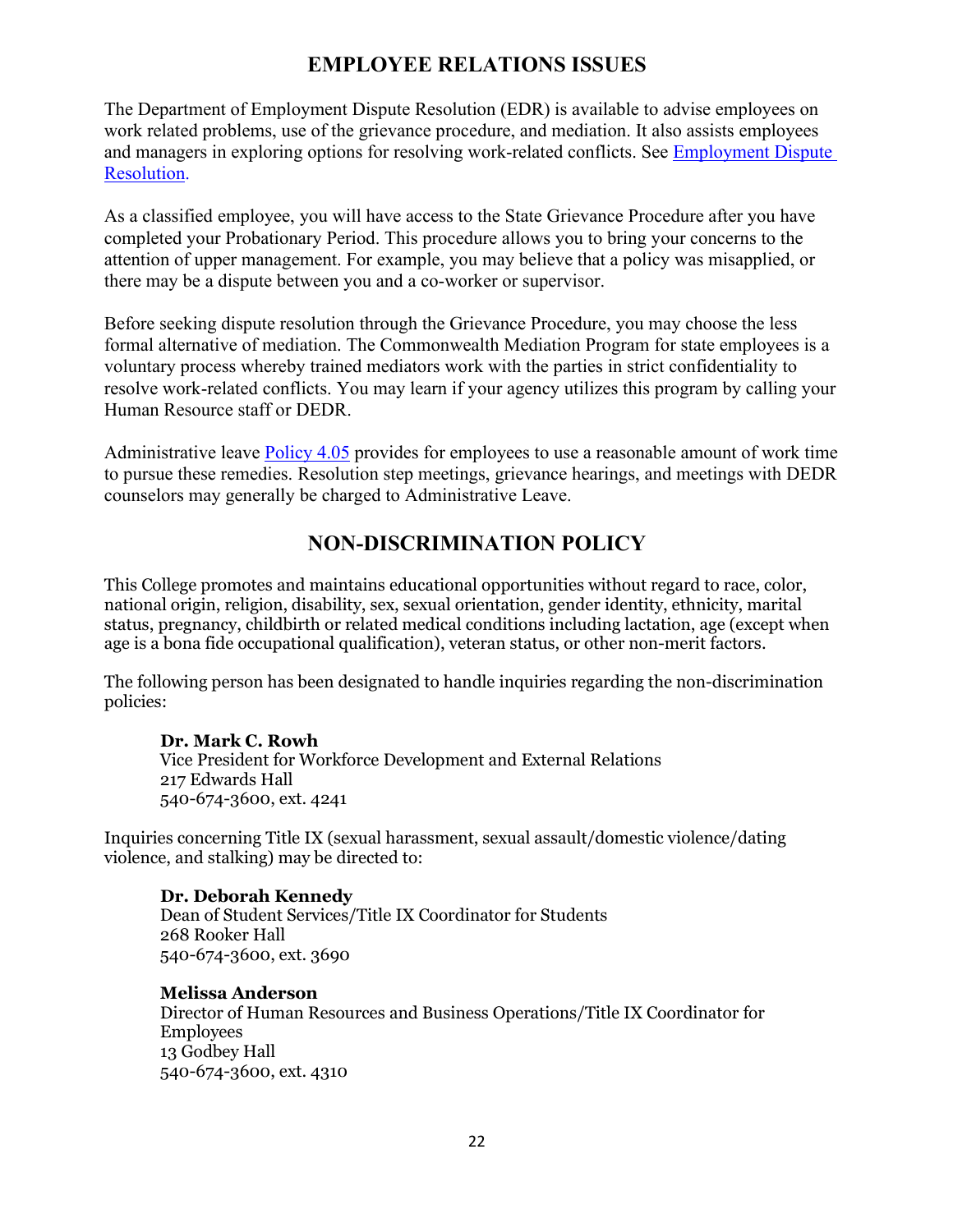<span id="page-22-0"></span>Inquiries concerning ADA and Section 504 may be directed to:

 **Lucy Howlett** Coordinator of The Center for Disability Services 275 Rooker Hall 540-674-3619 V/TTY 540-674-3619.

# **EQUAL EMPLOYMENT OPPORTUNITY**

It is the policy of the Commonwealth that all aspects of human resource management be conducted without regard to race (or traits historically associated with race including hair texture, hair type, and protective hairstyles such as braids, locks, and twists); sex; color; national origin; religion; sexual orientation; gender identity or expression; age; veteran status; political affiliation; disability; genetic information; and pregnancy, childbirth, or related medical conditions.\* There shall be no retaliatory action against any person making allegations of violations of this policy.

\*These categories are subject to change. For the most current information, always refer to the Governor's Executive Orders and the U.S. Equal Employment Opportunity Commission. The Commonwealth's policies and practices foster non-discrimination and promote diversity and inclusion for these protected classes in the workforce and applicant pools.

# **MISCELLANEOUS TOPICS**

#### **Children on Campus Policy for 2020-2021 Academic Year**

- Children of students, faculty, staff or visitors are not permitted on campus, or other college sites
- This policy is based on concern for the safety of the children and for the operations of the college
- This policy will remain in effect until further notice with a review planned for the 2021- 2022 academic year

#### **Correspondence**

 knowledge of sentence structure, and who take pride in the quality of their work. Appropriate college letterhead is provided for all official college correspondence. The quality of expression, the accuracy of spelling and punctuation, and the general appearance of college letters give the recipients a mental picture of NRCC. The college, as a teaching institution, is expected to employ persons who use good English, who can spell or properly use the dictionary, who have

#### **Emergencies**

When an emergency occurs, the Security Office should be notified immediately concerning the nature and location of the emergency. This office will then notify the fire department, police, rescue service, or appropriate college personnel, as necessary. If security personnel are not available, the Switchboard Operator should then be contacted.

#### **Gifts, Gratuities, and Rewards**

 gratuities, favors, or rewards for any services you perform in connection with state employment As a state employee, you are in a position of public trust. Therefore, you may not accept gifts, other than from the agency where you work. Likewise, it is unlawful for employees to solicit, offer, or accept money or anything of value in exchange for appointment or selection to a position at a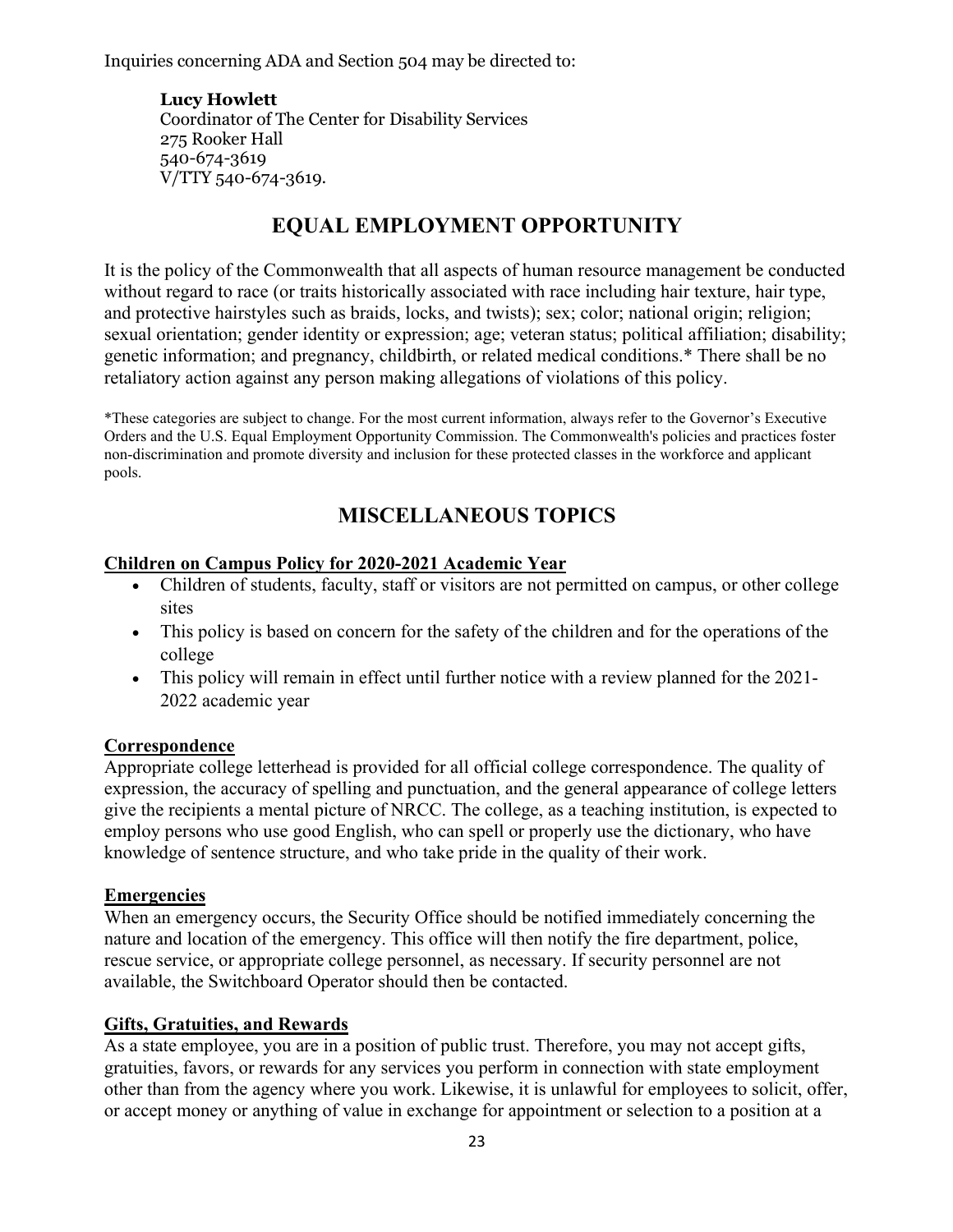<span id="page-23-0"></span>higher salary, or for special privilege with any state agency. Violation of this policy will be handled through the Standards of Conduct.

## **Intellectual Properties**

While employed by the state, many employees work on projects or develop materials that also have worth outside of state government. The Code of Virginia (§ 2.2-2822) and policies developed by institutions of higher education also address these matters. You may obtain information and guidance related to intellectual property from your agency Human Resource staff.

# **Keys**

 person. Master keys will be issued to those administrators who have a requirement for them. Keys will be issued by Facilities Services. No key should be duplicated or loaned to another

#### **Lost and Found**

All personal articles found on college grounds are stored in the Security Office. They may be claimed through appropriate demonstration of ownership.

## **Mail**

 Individual mailboxes are provided for administrators, full-time staff, full-time faculty and wage mailboxes daily to ensure efficient communication within the college. employees. All memos and other mail will be placed there. Personnel are asked to check their

## **Nepotism**

 whom the employee is a dependent. (See the Conflict of Interests Act in the Code of Virginia, § The Code of Virginia (§ 2.2-3106) prohibits (as a conflict of interests) supervision by an employee or a member of his or her immediate family. Immediate family includes the spouse and any other person residing in the same household as the employee who is dependent of the employee or of 2.2-3100 and following.)

# **Parking**

Classified employees are eligible for faculty-staff parking decals which authorize parking in the NRCC parking lots. The decals are available at no charge from the campus Security Office.

#### **Personal Appearance**

As an employee of the Commonwealth, you should come to work dressed and groomed appropriately for your working conditions. Your agency may apply more specific requirements for dress and grooming based on their business needs.

#### **Political Activity**

State employee may not campaign for themselves or for anyone else during work hours, nor can they use state equipment or resources for political activities. Further, no employee is to be rewarded or discriminated against in any way for participating or not participating in political activities outside of the workday and work place. Before beginning any political activity, you should determine whether such activity violates the Virginia Conflict of Interests Act.

 activities of government employees. If you are in a position that receives any federal funds, you may not: The political activities of employees in state agencies that are funded in whole or in part by federal loans or grants are subject to the conditions of the Hatch Act, a federal law limiting political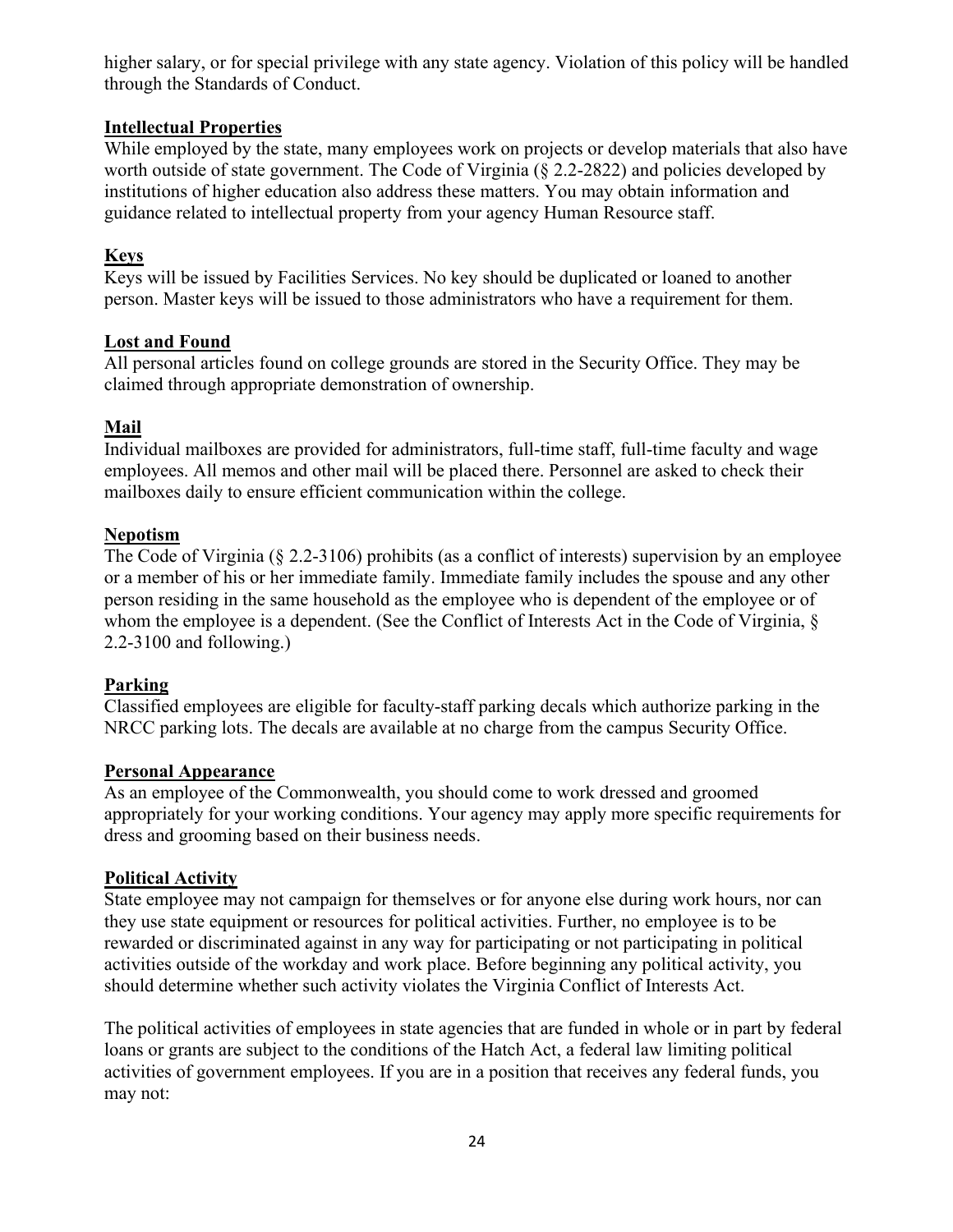- <span id="page-24-0"></span>• stand as a candidate for any public or political party elective office in a partisan election (one in which any candidate runs as representative of a political party whose presidential candidate received electoral votes in the preceding presidential election);
- directly or indirectly coerce, attempt to coerce, command or advise a state or local officer or employee to pay, lend or contribute anything of value for political purposes; or
- • use official authority or influence to interfere with, or to influence, the results of an election or nomination for office.

#### **Privacy of Records**

Protection Act, and Policy 6.05, Personnel Records Disclosure. Your personnel record, maintained by your employing agency, is the property of the Commonwealth. The Virginia Freedom of Information Act (FOIA) provides that an employee may have access to information contained in his or her personnel records with the exception of mental and medical records when the treating physician has indicated that a review of such records might be injurious to the employee's health. The contents of an employee's personnel file may be disclosed to third parties only as provided in the Virginia Freedom of Information Act, the Privacy

If you apply for credit of any kind that will require a credit check or other investigation, you may give written authorization to the Human Resource office to release the needed information. Employees having access to student information must follow the Student Information Release Policy below:

## **Purchase of Flowers in Event of Death or Illness**

To express condolences in the event of deaths of college employees or members of their immediate families, the college will routinely take the following measures:

- Flowers will be sent in the event of the death of an employee or an employee's spouse, child, parent, brother, sister, mother-in-law or father-in-law.
- Cards may be sent in the loss of others such as step-brothers, step-sisters, grandparents, step-children and others.
- Members of the College Board and the Foundation Board will be treated the same as employees in this area.
- Flowers will not normally be sent in the event of illness of an employee or family member.
- Nothing in this policy shall prohibit individual employees or groups of employees from purchasing flowers or taking other similar measures using their own funds or resources.
- The president may authorize that flowers be sent to other persons or in instances other than those cited above.

 The president's administrative assistant will take care of this matter as necessary. Other employees are encouraged to keep the President's Office informed of situations where condolences would be in order.

#### **Purchasing Guidelines**

Services Center for approval and processing. These guidelines can be found at: [https://www.ssc.vccs.edu/procurement/.](https://www.ssc.vccs.edu/procurement/) Any procurement must be approved by your immediate supervisor and entered into the State purchasing system known as eVA. All purchase orders will be routed to the VCCS Shared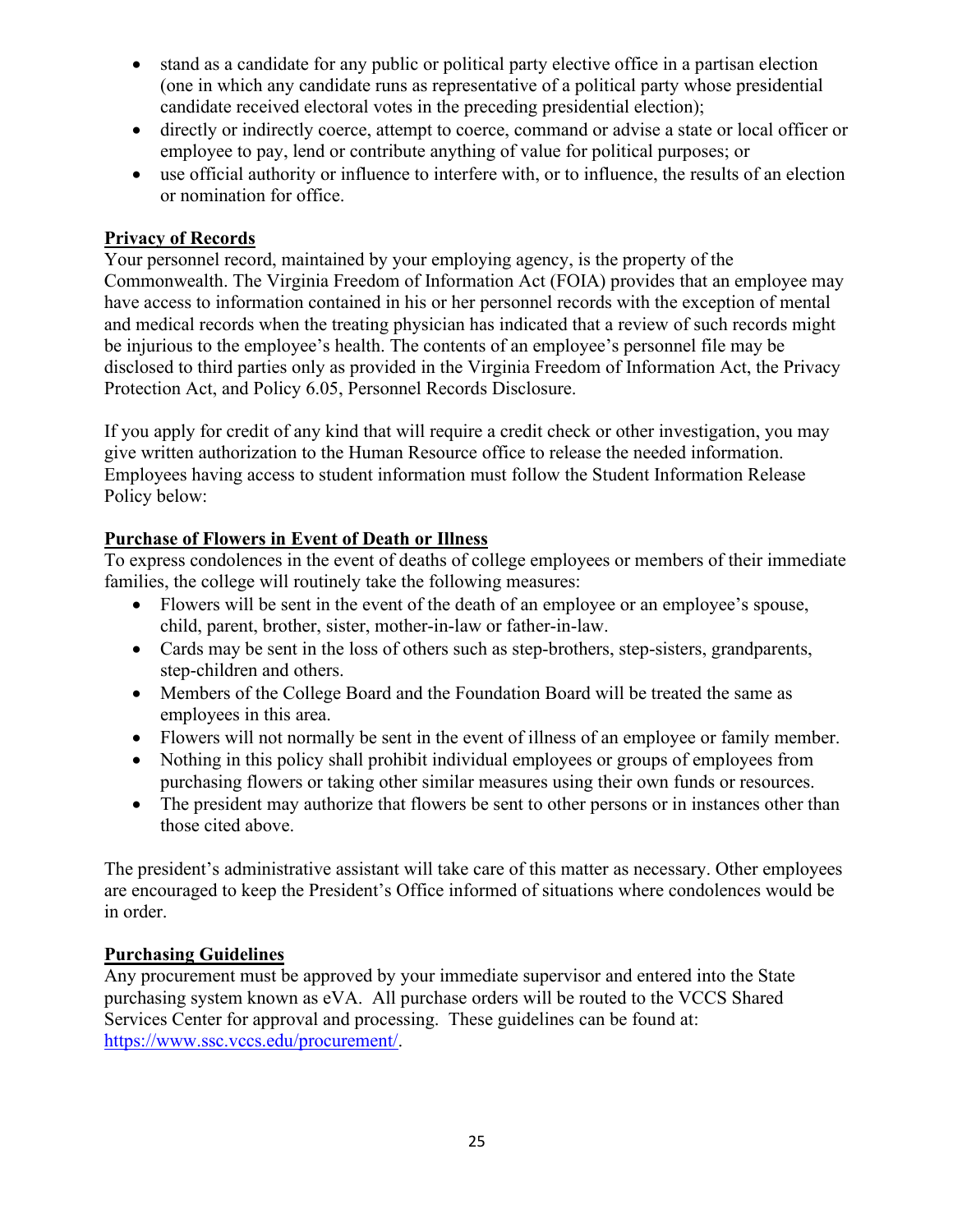### <span id="page-25-0"></span>**Sexual Harassment Policy**

 New River Community College will not tolerate sexual misconduct in any form. Please visit <https://www.nr.edu/nrready/pdf/svp.pdf>for policies and procedures regarding sexual misconduct. Incidents of sexual harassment, misconduct or violence should be reported to the college's Title IX Coordinators. The Title IX Coordinator for Students is Dr. Deborah Kennedy, whose office is located at Rooker Hall 268, and may be contacted by phone at 540-674-3690 or by email at [dkennedy@nr.edu](mailto:dkennedy@nr.edu). The Title IX Coordinator for Employees is Mrs. Melissa Anderson, whose office is located at Godbey Hall 13, and may be contacted by phone at 540-674-3600, ext. 4310 or by email at manderson $@nn$ .edu.

## **Smoking**

The Commonwealth of Virginia promotes a productive and cooperative working environment. No special rights are granted to smokers or nonsmokers. Employees must strive to assure that any personal habits do not interfere with the effective production of work and must adhere to regular break times. Some agencies have established smoke-free or tobacco-free buildings or parts of buildings. Smoking is not permitted in any portion of any NRCC building.

## **State Vehicle Use**

State cars are reserved through the Help Desk. Keys are provided by the security office.

Driver's License - Anyone driving a state-owned vehicle must have a valid driver's license.

Moving Violation Reporting - Each employee is required to report any moving violation that occurs in a state-owned vehicle to their supervisor within 3 business days. Failure to do so may result in disciplinary action and may lose their privilege to operate a state-owned vehicle.

General Operation - Drivers should practice defensive driving by anticipating and observing the actions of other drivers and controlling the vehicle in a manner so as to avoid accidents. When operating the vehicle be aware that averting your eyes from the road may cause an accident. Use 'best judgment' when changing climate control settings, using the radio, or accessing other settings on the vehicle's dashboard. All drivers should perform a walk around visual inspection of a state vehicle prior to moving. Smoking, to include vaporizers and electronic cigarettes, and the use of other tobacco products are prohibited in any stateowned vehicle.

 Official Use Only - Drivers shall use state-owned vehicles for official state business only. Drivers guilty of misuse are subject to disciplinary action and may lose their privilege to operate state-owned vehicle. Vehicles are to be operated in a manner which avoids even the appearance of impropriety.

Relatives - Family members of state employees are prohibited to ride in state-owned vehicles unless the family member's travel is directly related to official state business.

Hourly (part-time) State Employees – NRCC permits hourly employees to operate or ride in state-owned vehicles if on official business for NRCC. Individuals not employed by the state may accompany state employees operating state-owned vehicles when they have an interest in the purpose of the trip and their presence is directly related to official state business.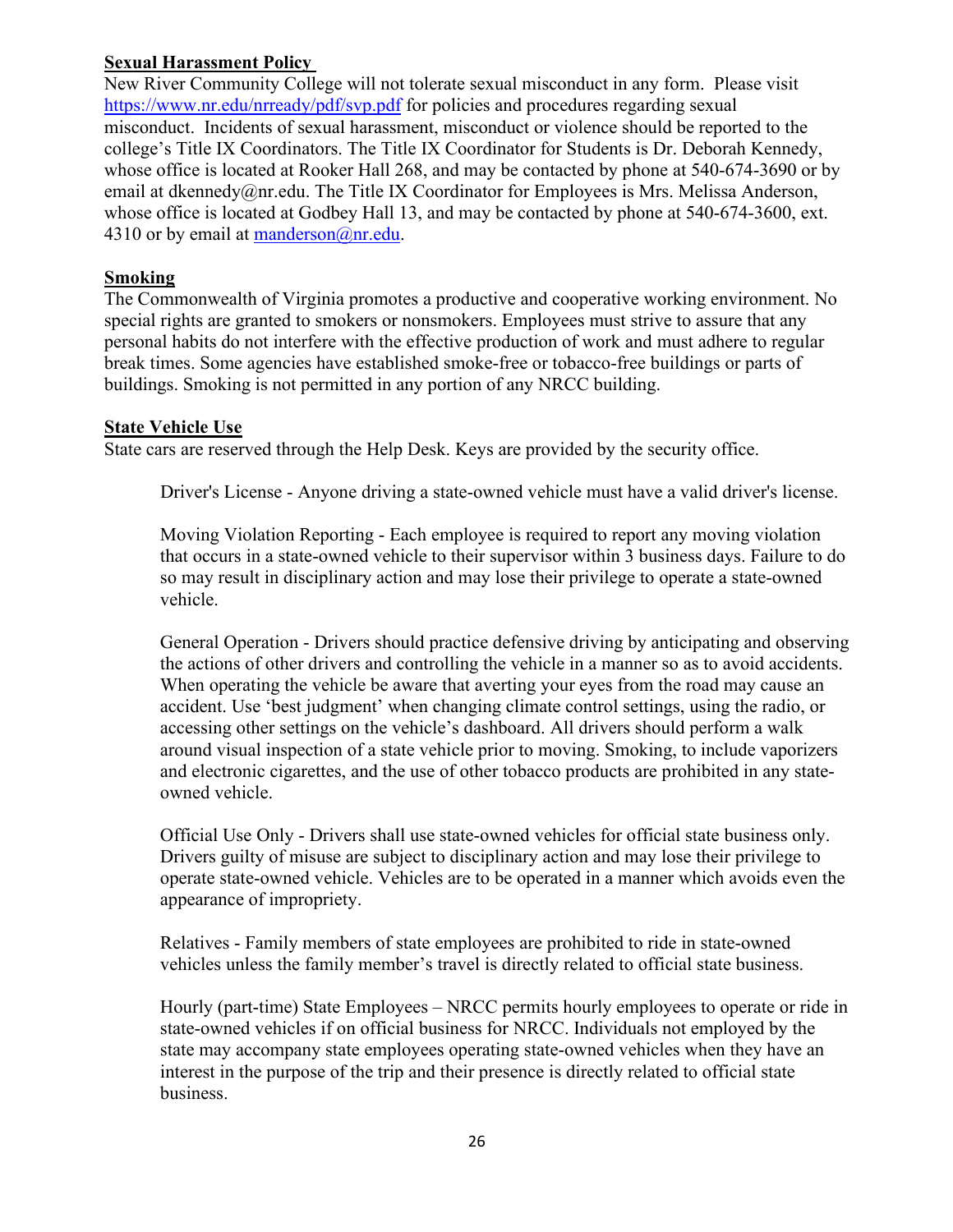<span id="page-26-0"></span>Hitchhikers and Pets - Hitchhikers and pets are not allowed to ride in any state-owned vehicle. Service dogs are allowed.

Cellular Phones or Handheld Devices - Cell phones, smart-phones, GPS, or other electrical devices must be operated via a hands-free device or while the vehicle is in park. Any other use such as text messaging or emailing is prohibited while the vehicle is in drive and/or in motion.

Eating - Eating food is prohibited while driving a state-owned vehicle.

Compliance with Motor Vehicle Laws - It is the responsibility of each individual driver to observe all motor vehicle laws of Virginia. Drivers must not knowingly operate vehicles that do not comply with legal requirements.

Alcoholic Beverages and Drugs - Under no circumstances may a state employee operate a vehicle while under the influence of intoxicating beverages, drugs or other substances. Conviction of such offenses will result in the loss of the privilege of a state-owned vehicle. No state vehicle may be used to transport alcoholic beverages unless it is operated by an employee of the Alcoholic Beverage Control Board or other law enforcement personnel in the performance of their official duties.

Firearms - In accordance with Department of Human Resource Management Policy 1.80, no person should possess, brandish or use a weapon that is not required by the individual's position in a state vehicle.

Driving Under Adverse Weather Conditions - Drivers who drive a state-owned vehicle during adverse weather conditions are cautioned to take extreme care to ensure the safety of driver and passengers.

Parking and Storage- Individuals are responsible for secure and safe storage and parking of vehicles. Vehicles shall not be driven home or left on residential streets or highways overnight unless it is necessary due to mechanical failure or emergency or if you have received approval from the State Fleet Administrator.

 and presented to the employee's supervisors, which would make wearing a safety belt Use of Seatbelt - All state employees who drive or occupy the front seat of state vehicles shall wear their safety belts at all times when the vehicle is in motion and equipped with safety belt systems. The policy provides exemptions only to employees who have a physical condition or other bona fide medical reason, determined in writing by a licensed physician impractical.

Employees who fail to comply with any of the above regulations will be committing a Group I offense and be subject to a Written Notice as described under the Standards of Conduct policy.

#### **Travel Expenses**

The VCCS has recently implemented Chrome River (a new Travel and Expense System). All travel reimbursements must be processed through Chrome River and may be accessed by logging in to My Accounts from the NRCC webpage.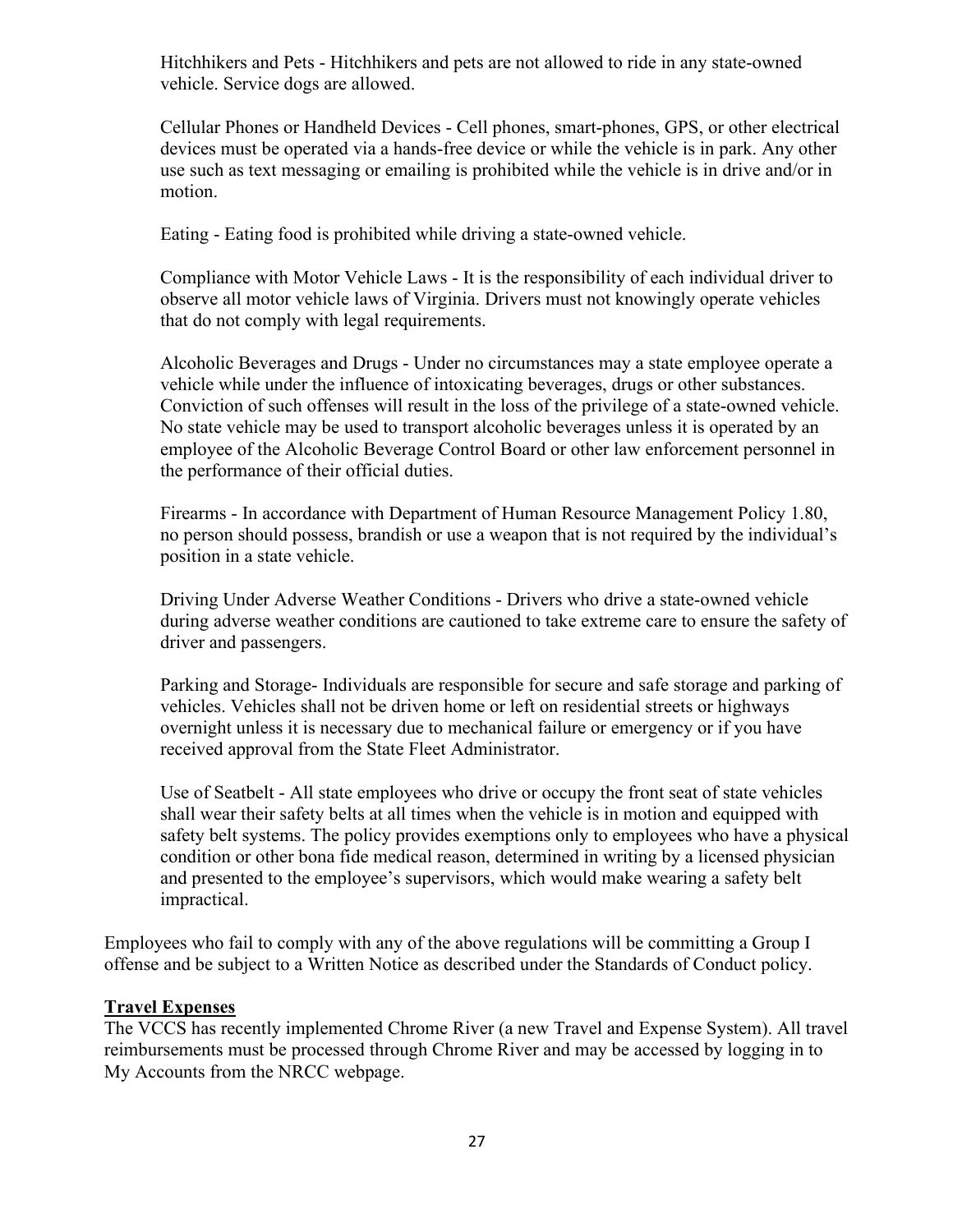<span id="page-27-0"></span> approvals are automatically routed to the appropriate manager for approval. **All overnight travel must be pre-approved within Chrome River prior to travel.** These pre-

Training videos and training documents are provided to help you understand and navigate the new system. Please visit<https://www.ssc.vccs.edu/finance-operations/travelandexpense/>to access the training material.

# **CONTAGIOUS DISEASE POLICY**

#### **1. Scope**

 well as all visitors to the College's campuses and facilities, including contractors, vendors, and The policy applies to all members of the College community, including students and employees, as guests.

#### **2. Policy Statement**

New River Community College is committed to maintaining, to the extent reasonably possible, a safe environment for all students and employees (the "College community"). The purpose of this policy is to help prevent the spread of contagious diseases through measures that focus on safety, prevention, and education. As needed, New River Community College will make available to its College community information about the transmission of diseases and precautions that infected persons should take to prevent the spread of disease. New River Community College will rely on information and guidance issued by the Centers for Disease Control and Prevention ("CDC"), the Virginia Department of Health ("VDH") and local public health officials.

This policy is not intended to cover common illnesses, such as colds and viruses, or upper respiratory infections.

# **3. Definitions**

**Contagious disease:** an infectious disease that is spread from person to person through casual contact or respiratory droplets, which may lead to an epidemic or pandemic and threaten the health or safety of the Campus community. These diseases include but are not limited to: tuberculosis (TB), measles or German measles (rubella), certain strains of hepatitis and meningitis, as well as SARS and certain strains of influenza. Other potentially less serious infectious diseases, such as chicken pox, seasonal flu, and pneumonia will be addressed on a case-by-case basis.

**Epidemic:** the occurrence in a community or region of cases of an illness clearly in excess of normal expectancy.

**Pandemic:** a disease epidemic that has spread across multiple continents or worldwide.

#### **4. Procedures**

 their own health. The Director of Human Resources (employees) and the Dean of Student Services Persons who know or have reason to believe they are infected with a contagious disease that, according to public health officials, creates a risk of death or significant injury or impairment, must stay home and notify appropriate College personnel, e.g., instructor(s) or immediate supervisor. They also should contact their healthcare provider and advise the local health department. They must follow the directions of the local health department to prevent the spread of infection and to protect (students) will serve as the point(s) of contact between the local health department and the College.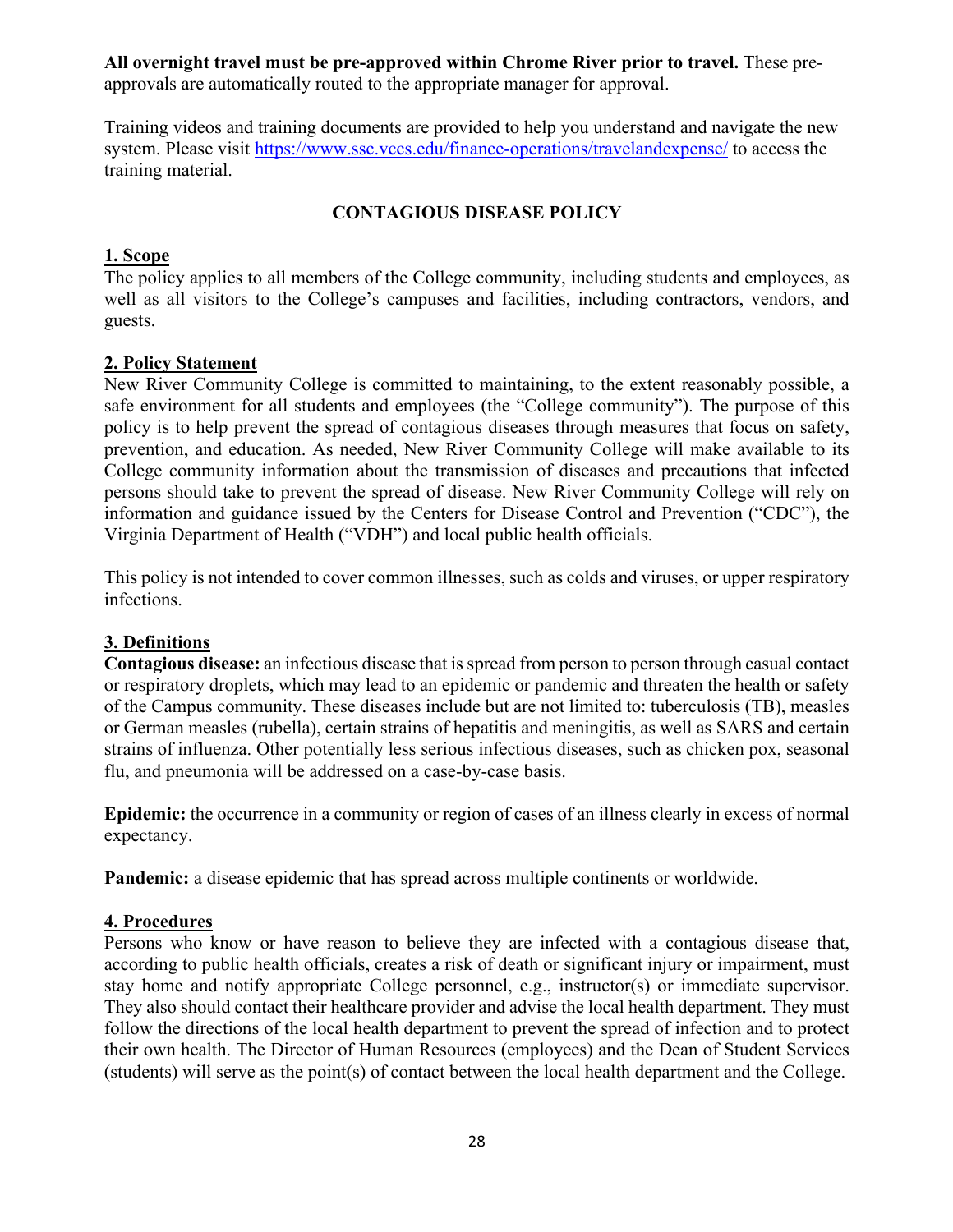## **4.1. Students**

Students who know or have reason to believe they are infected with a contagious disease that poses a direct threat to the health or safety of others, i.e., creates a risk of death or significant injury or impairment, must stay home and notify the Dean of Student Services and/or their instructor(s).

Faculty or staff who suspect a student is exhibiting symptoms of a contagious disease shall report what they have observed to the Dean of Student Services but may not take any other direct measures with respect to the student. The Dean of Student Services may send students home if they exhibit or report experiencing symptoms of the contagious disease. Failure to follow the Dean of Student Service's instructions will be considered a violation of the student code of conduct and may result in disciplinary action.

 contagious disease must be free of all symptoms of the disease for at least seven (7) days since the may return after the appropriate period as established by public health officials. Before returning to the College, students who reported having, or have been diagnosed as having a date of the first report or diagnosis, or as otherwise recommended by a healthcare provider, the VDH, CDC, or other public health officials. The College may require students to provide written documentation from a healthcare provider or local health department that the student may return to campus safely, unless state officials advise agencies to not make such requests, in which case students

 difficulties or concerns. The College will provide reasonable accommodations as requested and Students have a responsibility to stay in contact with faculty/instructors regarding their absence and missed class assignments and should contact the Dean of Student Services if they have any required by law.

#### **4.2. Employees**

 authority to send employees home if they exhibit symptoms of a contagious disease while at the Employees who know or have reason to believe they are infected with a contagious disease that poses a direct threat to the health or safety of others must notify their immediate supervisor and the Director of Human Resources that they have symptoms associated with the disease. Employees should stay home or leave the workplace if symptoms occur while already present at work. Supervisors have the workplace. Employees will be charged sick or annual leave if sent home.

Before returning to the College, employees who have been diagnosed as having a contagious disease as listed above must be free of all symptoms of the disease for at least seven (7) days since the date of the first report or diagnosis or as otherwise recommended by a healthcare provider, the CDC, or other public health officials. Employees must provide written documentation from a healthcare provider that the employee may return to work safely, unless state officials advise agencies to not make such requests, in which case employees may return following the appropriate period as established by public health officials.

Employees must comply with all policies and procedures related to sick leave and supervisor notification regarding their ability to return to work. The College will provide reasonable accommodations as requested and required by law.

Failure to follow a supervisor's directive is considered insubordination and is subject to formal disciplinary action under the Department of Human Resource Management's ("DHRM") Standards of Conduct or faculty human resource policy.

When the State Health Commissioner and the Governor of the Commonwealth of Virginia declare a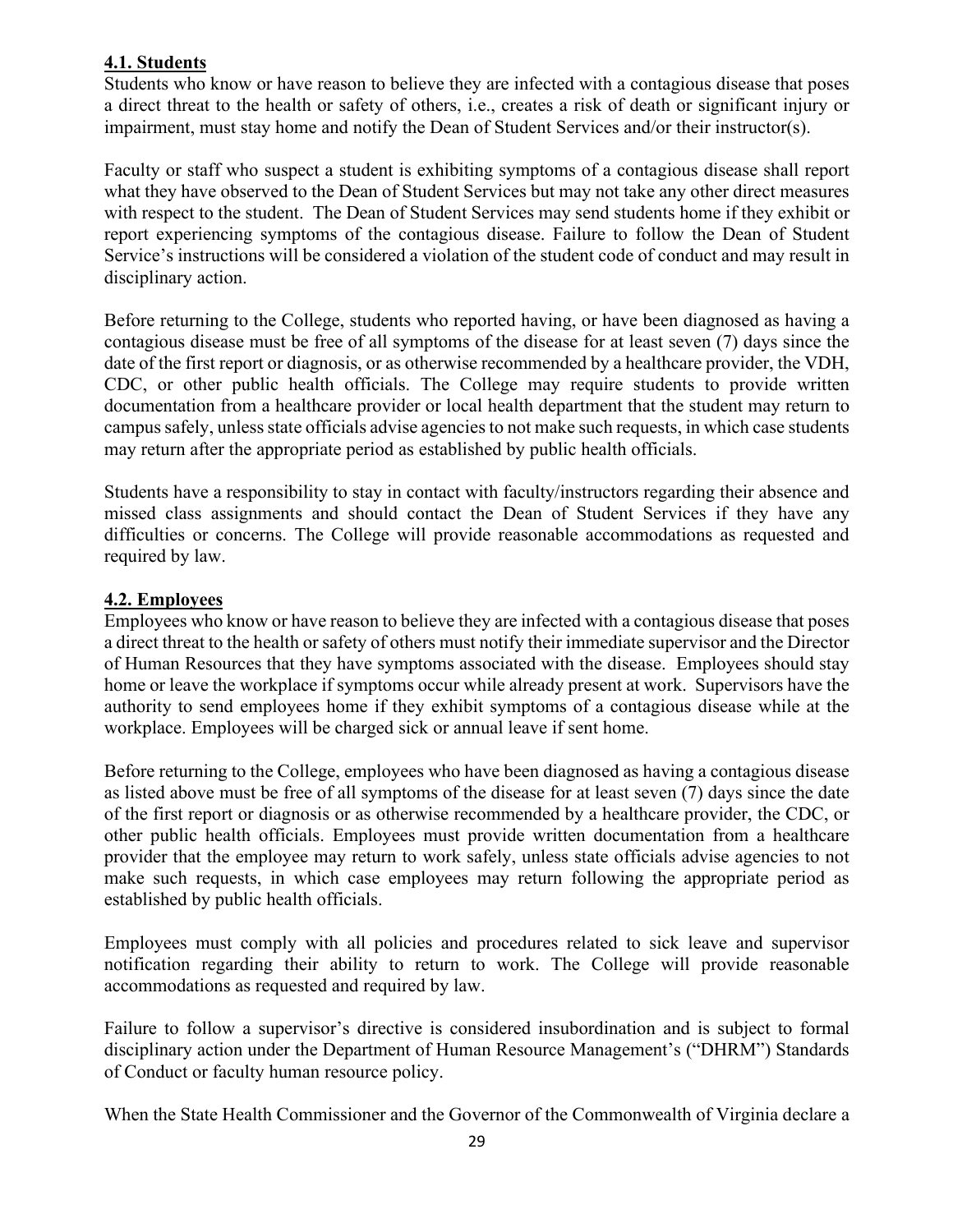and will be afforded up to the maximum hours of paid leave per leave year as established by DHRM Communicable Disease of Public Health Threat as defined in Section [32.1-48.06](https://32.1-48.06) of the *Code of Virginia*, employees, pursuant to DHRM Public Health Emergency Leave Policy (Policy No. 4.52), are permitted or required to attend to the medical needs of themselves and immediate family members for this purpose.

## **4.3. College**

Should any disease reach a pandemic stage, the College will rely on information and guidance from local and state health officials to provide appropriate information to the College community. College officials may temporarily close the College or its campuses, if such closure serves the best interest of the College community.

 agreement; modifying or shifting responsibilities and duties based on College needs and access to include implementing new safety and sanitary measures at the workplace based on current and applicable recommendations by the VDH, CDC or any other state or federal agency, and in employees will be notified of specific measures and may be asked to acknowledge receipt and understanding of those measures as well as agreement to abide by them. New River Community College will inform the College community of plans to provide continuity of operations that will minimize disruption to campus operations. Such continuity measures may include requiring and/or permitting employees to transition to temporary telework through a telework the campus; or modifying or altering normal working hours and schedules. Other measures may compliance with any Executive Orders issued that would require such measures. Students and

The College will consult with local and state health officials to provide any specific instructions for individuals returning to the College following infection of a contagious disease.

## **4.4. Visitors, Guests, Contractors, and other Third Parties**

The College reserves the right to limit access to its facilities to any third parties (visitors, guests, contractors, etc.), in the event of an epidemic, pandemic or any outbreak of a contagious disease that alters normal business operations. The College may institute additional safety measures based on the recommendations of public health officials that would be applicable to third parties visiting or working on campus.

# **4.5. Confidentiality**

No person, group, agency, insurer, employer, or institution should be provided any medical information without the prior specific written consent of the student, employee, or other College community member unless required or allowable under state and/or federal law. Furthermore, all medical information relating to contagious diseases of students and employees will be kept confidential, according to applicable state and federal law. Medical information relating to contagious diseases of persons within the College community will only be disclosed to responsible college officials on a need-to-know basis.

#### **4.6. Non-Discrimination/ Harassment**

Discrimination or harassment of employees having or regarded as having a contagious disease is prohibited.

#### **4.6. Sanctions**

Students who fail to comply this policy and applicable state and federal laws are subject to sanctions in accordance with the Student Code of Conduct.